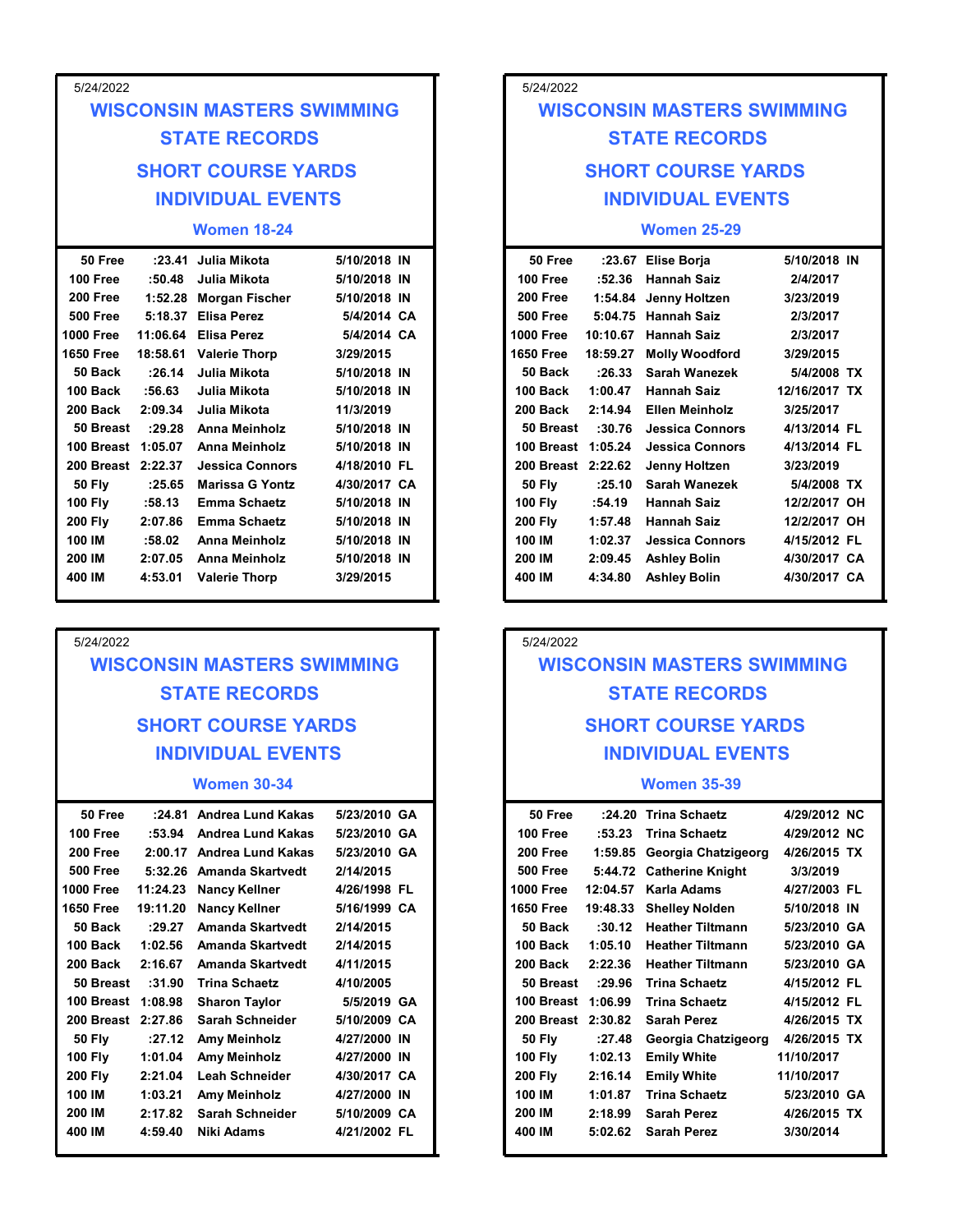| 5/24/2022                           |          |                                                  |                             |
|-------------------------------------|----------|--------------------------------------------------|-----------------------------|
|                                     |          | <b>WISCONSIN MASTERS SWIMMING</b>                |                             |
| <b>STATE RECORDS</b>                |          |                                                  |                             |
|                                     |          | <b>SHORT COURSE YARDS</b>                        |                             |
|                                     |          | <b>INDIVIDUAL EVENTS</b>                         |                             |
|                                     |          | <b>Women 40-44</b>                               |                             |
| 50 Free                             |          | :24.39 Trina Schaetz                             | 5/1/2016 NC                 |
| 100 Free<br><b>200 Free</b>         | :54.66   | <b>Trina Schaetz</b>                             | 4/26/2015 TX<br>5/9/1996 CA |
| <b>500 Free</b>                     | 2:05.53  | Nancy-Leigh Fisher<br>5:35.32 Nancy-Leigh Fisher | 4/12/1996 IL                |
| 1000 Free                           | 11:40.47 | <b>Nancy-Leigh Fisher</b>                        | 4/12/1996 IL                |
| <b>1650 Free</b>                    | 20:05.41 | Nancy-Leigh Fisher                               | 1/13/1996                   |
| 50 Back                             | : 29.34  | <b>Nancy-Leigh Fisher</b>                        | 5/18/1995 FL                |
| 100 Back                            | 1:04.20  | Nancy-Leigh Fisher                               | 5/18/1995 FL                |
| 200 Back                            | 2:18.93  | <b>Mary Goggans</b>                              | 4/27/2003                   |
|                                     | :30.54   | <b>Trina Schaetz</b>                             | 3/25/2017                   |
| 50 Breast                           |          | <b>Trina Schaetz</b>                             | 4/30/2017 CA                |
| 100 Breast 1:07.93                  |          |                                                  |                             |
| 200 Breast 2:29.81<br><b>50 Fly</b> | : 28.18  | <b>Sarah Perez</b><br><b>Trina Schaetz</b>       | 5/1/2016 NC<br>4/26/2015 TX |

| 5/24/2022 |
|-----------|
|-----------|

## WISCONSIN MASTERS SWIMMING STATE RECORDS SHORT COURSE YARDS INDIVIDUAL EVENTS

#### Women 50-54

| 50 Free            |          | :27.69 Melinda Mann   | 4/5/2009     | 50 Free            | :27.52 Melinda Mann    |  |
|--------------------|----------|-----------------------|--------------|--------------------|------------------------|--|
| 100 Free           |          | 1:00.39 Amy Meinholz  | 5/10/2018 IN | 100 Free           | 1:02.41 Melinda Mann   |  |
| 200 Free           |          | 2:08.82 Janeen Finke  | 3/25/2018    | 200 Free           | 2:18.74 Melinda Mann   |  |
| 500 Free           |          | 5:41.67 Janeen Finke  | 3/25/2018    | 500 Free           | 6:01.55 Melinda Mann   |  |
| 1000 Free          |          | 11:42.24 Janeen Finke | 5/10/2018 IN | 1000 Free          | 12:10.22 Laurie Alioto |  |
| <b>1650 Free</b>   | 19:19.19 | Janeen Finke          | 5/10/2018 IN | 1650 Free          | 20:39.19               |  |
| 50 Back            | :32.15   | Melinda Mann          | 4/15/2007 IN | 50 Back            | :34.05                 |  |
| 100 Back           | 1:09.95  | Laurie Alioto         | 5/23/2010 GA | 100 Back           | 1:14.00                |  |
| 200 Back           | 2:27.11  | <b>Laurie Alioto</b>  | 5/19/2008 FL | 200 Back           | 2:30.86                |  |
| 50 Breast          | :33.21   | <b>Melinda Mann</b>   | 4/15/2007 IN | 50 Breast          | :33.78                 |  |
| 100 Breast 1:13.28 |          | <b>Melinda Mann</b>   | 4/15/2007 IN | 100 Breast 1:14.63 |                        |  |
| 200 Breast 2:42.20 |          | <b>Melinda Mann</b>   | 4/15/2007 IN | 200 Breast 2:53.46 |                        |  |
| <b>50 Fly</b>      | :29.04   | <b>Melinda Mann</b>   | 4/20/2008 MI | <b>50 Fly</b>      | :29.50                 |  |
| <b>100 Fly</b>     | 1:03.81  | Melinda Mann          | 4/15/2007 IN | <b>100 Fly</b>     | 1:05.51                |  |
| <b>200 Fly</b>     | 2:24.32  | Laurie Alioto         | 5/19/2008 FL | <b>200 Fly</b>     | 2:31.54                |  |
| 100 IM             | 1:05.79  | <b>Melinda Mann</b>   | 4/5/2009     | 100 IM             | 1:08.69                |  |
| 200 IM             | 2:28.17  | Laurie Alioto         | 5/19/2008 FL | 200 IM             | 2:32.66                |  |
| 400 IM             | 5:09.13  | <b>Melinda Mann</b>   | 4/5/2009     | 400 IM             | 5:24.18                |  |
|                    |          |                       |              |                    |                        |  |

# SHORT COURSE YARDS SHORT COURSE YARDS INDIVIDUAL EVENTS INDIVIDUAL EVENTS 5/24/2022 5/24/2022<br>
WISCONSIN MASTERS SWIMMING<br>
STATE RECORDS<br>
SHORT COURSE YARDS<br>
INDIVIDUAL EVENTS<br>
Women 45-49<br>
50 Free :25.07 Trina Schaetz<br>
100 Free :55.48 Trina Schaetz<br>
200 Free 2:04.32 Nancy-Leigh Fisher 5/15/1997 VA<br>
200 F WISCONSIN MASTERS SWIMMING STATE RECORDS

### Women 45-49

| 5/24/2022                                                                                                                                                                                                                                   |                                                                                                                                                                                                                                                                                                                                                                                                                                                                                                                                                                                                                |                                                                                                                                                                                                                                                                                |
|---------------------------------------------------------------------------------------------------------------------------------------------------------------------------------------------------------------------------------------------|----------------------------------------------------------------------------------------------------------------------------------------------------------------------------------------------------------------------------------------------------------------------------------------------------------------------------------------------------------------------------------------------------------------------------------------------------------------------------------------------------------------------------------------------------------------------------------------------------------------|--------------------------------------------------------------------------------------------------------------------------------------------------------------------------------------------------------------------------------------------------------------------------------|
|                                                                                                                                                                                                                                             | <b>WISCONSIN MASTERS SWIMMING</b>                                                                                                                                                                                                                                                                                                                                                                                                                                                                                                                                                                              |                                                                                                                                                                                                                                                                                |
|                                                                                                                                                                                                                                             | <b>STATE RECORDS</b>                                                                                                                                                                                                                                                                                                                                                                                                                                                                                                                                                                                           |                                                                                                                                                                                                                                                                                |
|                                                                                                                                                                                                                                             | <b>SHORT COURSE YARDS</b>                                                                                                                                                                                                                                                                                                                                                                                                                                                                                                                                                                                      |                                                                                                                                                                                                                                                                                |
|                                                                                                                                                                                                                                             |                                                                                                                                                                                                                                                                                                                                                                                                                                                                                                                                                                                                                |                                                                                                                                                                                                                                                                                |
|                                                                                                                                                                                                                                             | <b>INDIVIDUAL EVENTS</b>                                                                                                                                                                                                                                                                                                                                                                                                                                                                                                                                                                                       |                                                                                                                                                                                                                                                                                |
|                                                                                                                                                                                                                                             | <b>Women 40-44</b>                                                                                                                                                                                                                                                                                                                                                                                                                                                                                                                                                                                             |                                                                                                                                                                                                                                                                                |
| 50 Free<br>100 Free<br>200 Free<br><b>500 Free</b><br>000 Free<br>650 Free<br>50 Back<br>100 Back<br>200 Back<br>50 Breast<br>100 Breast 1:07.93<br>200 Breast 2:29.81<br><b>50 Fly</b><br>100 Fly<br>200 Fly<br>100 IM<br>200 IM<br>400 IM | :24.39 Trina Schaetz<br>:54.66<br><b>Trina Schaetz</b><br>2:05.53<br><b>Nancy-Leigh Fisher</b><br>5:35.32 Nancy-Leigh Fisher<br>11:40.47<br><b>Nancy-Leigh Fisher</b><br>20:05.41<br><b>Nancy-Leigh Fisher</b><br>: 29.34<br><b>Nancy-Leigh Fisher</b><br>1:04.20<br>Nancy-Leigh Fisher<br>2:18.93<br><b>Mary Goggans</b><br><b>Trina Schaetz</b><br>:30.54<br><b>Trina Schaetz</b><br><b>Sarah Perez</b><br>:28.18<br><b>Trina Schaetz</b><br>1:03.78<br>Melinda Mann<br><b>Laurie Alioto</b><br>2:23.28<br><b>Trina Schaetz</b><br>1:02.09<br>2:18.71<br><b>Sarah Perez</b><br><b>Sarah Perez</b><br>5:01.41 | 5/1/2016 NC<br>4/26/2015 TX<br>5/9/1996 CA<br>4/12/1996 IL<br>4/12/1996 IL<br>1/13/1996<br>5/18/1995 FL<br>5/18/1995 FL<br>4/27/2003<br>3/25/2017<br>4/30/2017 CA<br>5/1/2016 NC<br>4/26/2015 TX<br>5/10/1998 IN<br>4/27/2000 IN<br>4/30/2017 CA<br>5/1/2006 NC<br>5/1/2016 NC |
| 5/24/2022<br><b>WISCONSIN MASTERS SWIMMING</b><br><b>STATE RECORDS</b><br><b>SHORT COURSE YARDS</b><br><b>INDIVIDUAL EVENTS</b>                                                                                                             |                                                                                                                                                                                                                                                                                                                                                                                                                                                                                                                                                                                                                |                                                                                                                                                                                                                                                                                |
| <b>Women 50-54</b>                                                                                                                                                                                                                          |                                                                                                                                                                                                                                                                                                                                                                                                                                                                                                                                                                                                                |                                                                                                                                                                                                                                                                                |
| 50 Free<br>100 Free<br>200 Free<br><b>500 Free</b><br>000 Free<br>650 Free                                                                                                                                                                  | :27.69 Melinda Mann<br>1:00.39 Amy Meinholz<br>2:08.82 Janeen Finke<br>5:41.67 Janeen Finke<br>11:42.24 Janeen Finke<br>19:19.19 Janeen Finke                                                                                                                                                                                                                                                                                                                                                                                                                                                                  | 4/5/2009<br>5/10/2018 IN<br>3/25/2018<br>3/25/2018<br>5/10/2018 IN<br>5/10/2018 IN                                                                                                                                                                                             |

## 5/24/2022 WISCONSIN MASTERS SWIMMING STATE RECORDS SHORT COURSE YARDS INDIVIDUAL EVENTS

#### Women 55-59

| Trina Schaetz           | 4/30/2017 CA | 100 IM             | 1:02.22 | Trina Schaetz                     | 5/10/2018 IN |
|-------------------------|--------------|--------------------|---------|-----------------------------------|--------------|
| Sarah Perez             | 5/1/2006 NC  | 200 IM             | 2:23.90 | <b>Lisa C Hayes</b>               | 5/10/2018 IN |
| Sarah Perez             | 5/1/2016 NC  | 400 IM             | 5:10.86 | Lisa C Hayes                      | 3/25/2017    |
|                         |              |                    |         |                                   |              |
|                         |              |                    |         |                                   |              |
|                         |              | 5/24/2022          |         |                                   |              |
| <b>MASTERS SWIMMING</b> |              |                    |         | <b>WISCONSIN MASTERS SWIMMING</b> |              |
| <b>TE RECORDS</b>       |              |                    |         | <b>STATE RECORDS</b>              |              |
|                         |              |                    |         |                                   |              |
| <b>COURSE YARDS</b>     |              |                    |         | <b>SHORT COURSE YARDS</b>         |              |
|                         |              |                    |         |                                   |              |
| <b>VIDUAL EVENTS</b>    |              |                    |         | <b>INDIVIDUAL EVENTS</b>          |              |
| <b>Nomen 50-54</b>      |              |                    |         | <b>Women 55-59</b>                |              |
| Melinda Mann            | 4/5/2009     | 50 Free            |         | :27.52 Melinda Mann               | 5/10/2015 FL |
| Amy Meinholz            | 5/10/2018 IN | 100 Free           |         | 1:02.41 Melinda Mann              | 4/3/2016     |
| Janeen Finke            | 3/25/2018    | 200 Free           |         | 2:18.74 Melinda Mann              | 1/29/2012    |
| Janeen Finke            | 3/25/2018    | <b>500 Free</b>    |         | 6:01.55 Melinda Mann              | 4/1/2012     |
| Janeen Finke            | 5/10/2018 IN | <b>1000 Free</b>   |         | 12:10.22 Laurie Alioto            | 5/12/2013 IN |
| Janeen Finke            | 5/10/2018 IN | <b>1650 Free</b>   |         | 20:39.19 Laurie Alioto            | 5/1/2016 NC  |
| Melinda Mann            | 4/15/2007 IN | 50 Back            | :34.05  | <b>Cynthia Maltry</b>             | 5/1/2011 AZ  |
| Laurie Alioto           | 5/23/2010 GA | 100 Back           | 1:14.00 | <b>Laurie Alioto</b>              | 5/12/2013 IN |
| Laurie Alioto           | 5/19/2008 FL | 200 Back           | 2:30.86 | <b>Laurie Alioto</b>              | 5/12/2013 IN |
| Melinda Mann            | 4/15/2007 IN | 50 Breast          | :33.78  | Melinda Mann                      | 4/13/2014 FL |
| Melinda Mann            | 4/15/2007 IN | 100 Breast 1:14.63 |         | Meliinda Mann                     | 4/14/2013 FL |
| Melinda Mann            | 4/15/2007 IN | 200 Breast 2:53.46 |         | Melinda Mann                      | 4/1/2012     |
| Melinda Mann            | 4/20/2008 MI | <b>50 Fly</b>      | :29.50  | Melinda Mann                      | 3/3/2013     |
| Melinda Mann            | 4/15/2007 IN | <b>100 Fly</b>     | 1:05.51 | Melinda Mann                      | 4/15/2012 FL |
| Laurie Alioto           | 5/19/2008 FL | <b>200 Fly</b>     | 2:31.54 | <b>Laurie Alioto</b>              | 5/12/2013 IN |
| Melinda Mann            | 4/5/2009     | 100 IM             | 1:08.69 | Melinda Mann                      | 4/13/2014 FL |
| Laurie Alioto           | 5/19/2008 FL | 200 IM             | 2:32.66 | Laurie Alioto                     | 5/12/2013 IN |
| Melinda Mann            | 4/5/2009     | 400 IM             | 5:24.18 | <b>Laurie Alioto</b>              | 5/12/2013 IN |
|                         |              |                    |         |                                   |              |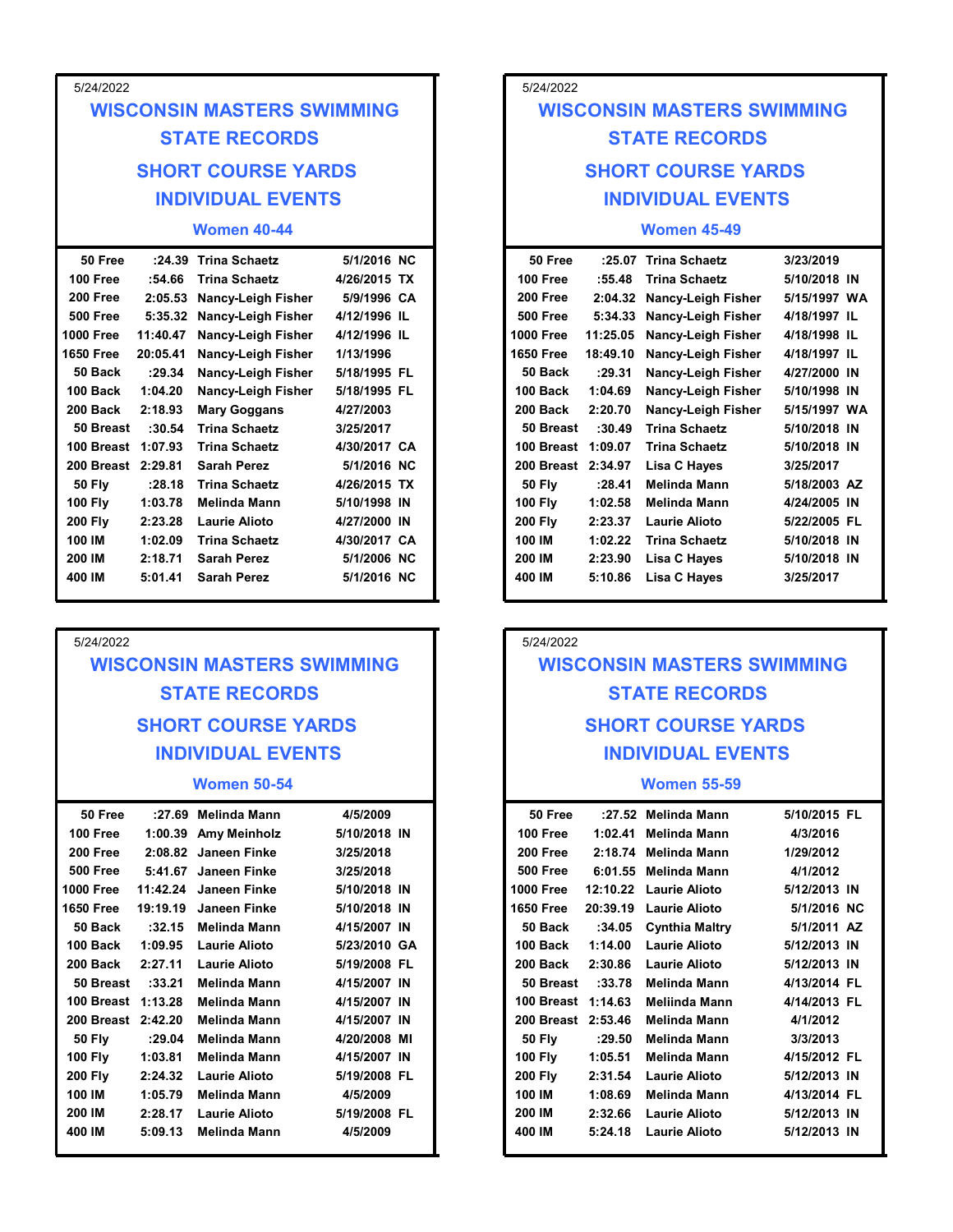| 5/24/2022            |                                                    |                        | 5/24/2022            |                                                  |                          |
|----------------------|----------------------------------------------------|------------------------|----------------------|--------------------------------------------------|--------------------------|
|                      | <b>WISCONSIN MASTERS SWIMMING</b>                  |                        |                      | <b>WISCONSIN MASTERS SWIMMING</b>                |                          |
|                      | <b>STATE RECORDS</b>                               |                        |                      | <b>STATE RECORDS</b>                             |                          |
|                      | <b>SHORT COURSE YARDS</b>                          |                        |                      | <b>SHORT COURSE YARDS</b>                        |                          |
|                      | <b>INDIVIDUAL EVENTS</b>                           |                        |                      | <b>INDIVIDUAL EVENTS</b>                         |                          |
|                      | <b>Women 60-64</b>                                 |                        |                      | <b>Women 65-69</b>                               |                          |
| 50 Free              | Melinda Mann<br>:27.61                             | 5/7/2017 FL            | 50 Free              | :31.07 Cynthia Maltry                            | 1/26/2020                |
| 100 Free<br>200 Free | Melinda Mann<br>1:04.99<br>Melinda Mann<br>2:27.23 | 3/25/2018<br>1/28/2018 | 100 Free<br>200 Free | 1:08.05 Cynthia Maltry<br>2:59.70 Nancy Kranpitz | 1/26/2020<br>4/3/2011 FL |
| <b>500 Free</b>      | 6:17.32 Laurie Alioto                              | 5/10/2018 IN           | <b>500 Free</b>      | 8:02.82 Candy Christenson                        | 4/17/2016 FL             |
| 1000 Free            | 12:40.73 Laurie Alioto                             | 5/10/2018 IN           | <b>1000 Free</b>     | 16:10.39 Candy Christenson                       | 4/17/2016 FL             |
| 1650 Free            | 20:59.09 Laurie Alioto                             | 5/10/2018 IN           | <b>1650 Free</b>     | 27:49.62 Candy Christenson                       | 4/1/2012                 |

| <b>500 Free</b>    |          | 6:17.32 Laurie Alioto  | 5/10/2018 IN | 500 Free           |         | 8:02.82 Candy Christenson  |
|--------------------|----------|------------------------|--------------|--------------------|---------|----------------------------|
| <b>1000 Free</b>   |          | 12:40.73 Laurie Alioto | 5/10/2018 IN | <b>1000 Free</b>   |         | 16:10.39 Candy Christenson |
| <b>1650 Free</b>   | 20:59.09 | <b>Laurie Alioto</b>   | 5/10/2018 IN | <b>1650 Free</b>   |         | 27:49.62 Candy Christenson |
| 50 Back            | :33.27   | Melinda Mann           | 4/14/2019 FL | 50 Back            |         | :36.25 Cynthia Maltry      |
| 100 Back           | 1:14.01  | Laurie Alioto          | 5/10/2018 IN | 100 Back           | 1:33.44 | <b>Nancy Kranpitz</b>      |
| 200 Back           | 2:38.03  | Laurie Alioto          | 4/25/2019 AZ | 200 Back           | 3:21.14 | <b>Janet Schultz</b>       |
| 50 Breast          | :33.79   | Melinda Mann           | 5/7/2017 FL  | 50 Breast          | :37.24  | Melinda Mann               |
| 100 Breast 1:16.55 |          | Melinda Mann           | 5/7/2017 FL  | 100 Breast 1:39.10 |         | <b>Candy Christenson</b>   |
| 200 Breast 2:54.22 |          | Melinda Mann           | 5/10/2018 IN | 200 Breast 3:41.20 |         | <b>Janet Schultz</b>       |
| <b>50 Fly</b>      | : 29.77  | Melinda Mann           | 5/7/2017 FL  | <b>50 Flv</b>      | :31.99  | <b>Melinda Mann</b>        |
| <b>100 Fly</b>     | 1:06.46  | Melinda Mann           | 5/10/2018 IN | <b>100 Fly</b>     | 1:34.80 | <b>Nancy Kranpitz</b>      |
| <b>200 Fly</b>     | 2:36.18  | Laurie Alioto          | 4/25/2019 AZ | <b>200 Fly</b>     | 3:34.31 | <b>Nancy Kranpitz</b>      |
| 100 IM             | 1:09.40  | Melinda Mann           | 5/7/2017 FL  | 100 IM             | 1:17.98 | <b>Cynthia Maltry</b>      |
| 200 IM             | 2:39.01  | Laurie Alioto          | 4/25/2019 AZ | 200 IM             | 3:22.80 | <b>Nancy Kranpitz</b>      |
| 400 IM             | 5:37.04  | Laurie Alioto          | 4/25/2019 AZ | 400 IM             | 7:05.83 | <b>Nancy Kranpitz</b>      |

## WISCONSIN MASTERS SWIMMING STATE RECORDS SHORT COURSE YARDS INDIVIDUAL EVENTS

#### Women 70-74

| 50 Free            |          | :33.46 Nancy Kranpitz     | 4/26/2015 TX | 50 Free            |          | :37.94 Nancy Kranpitz |
|--------------------|----------|---------------------------|--------------|--------------------|----------|-----------------------|
| 100 Free           |          | 1:21.92 Candy Christenson | 5/7/2017 FL  | 100 Free           | 1:26.47  | <b>Betty Lorenzi</b>  |
| 200 Free           |          | 3:09.42 Betty Lorenzi     | 9/15/2001    | 200 Free           | 3:06.10  | <b>Betty Lorenzi</b>  |
| 500 Free           |          | 8:12.05 Candy Christenson | 5/7/2017 FL  | <b>500 Free</b>    | 8:15.83  | <b>Betty Lornzi</b>   |
| <b>1000 Free</b>   | 16:13.24 | <b>Candy Christenson</b>  | 5/7/2017 FL  | <b>1000 Free</b>   | 16:55.17 | <b>Betty Lorenzi</b>  |
| <b>1650 Free</b>   | 28:29.04 | <b>Betty Lorenzi</b>      | 2/2/2002     | <b>1650 Free</b>   | 27:53.63 | <b>Betty Lorenzi</b>  |
| 50 Back            | :41.74   | <b>Betty Lorenzi</b>      | 4/14/2002    | 50 Back            | :41.48   | <b>Betty Lorenzi</b>  |
| 100 Back           | 1:30.88  | <b>Betty Lorenzi</b>      | 9/15/2001    | 100 Back           | 1:30.92  | <b>Betty Lorenzi</b>  |
| 200 Back           | 3:18.83  | <b>Betty Lorenzi</b>      | 12/15/2001   | 200 Back           | 3:19.23  | <b>Betty Lorenzi</b>  |
| 50 Breast          | :44.83   | <b>Candy Christenson</b>  | 5/7/2017 FL  | 50 Breast          | :54.38   | <b>Carol Reinke</b>   |
| 100 Breast 1:43.72 |          | <b>Candy Christenson</b>  | 5/7/2017 FL  | 100 Breast 2:00.93 |          | <b>Carol Reinke</b>   |
| 200 Breast 3:55.07 |          | <b>Candy Christenson</b>  | 5/7/2017 FL  | 200 Breast 4:26.24 |          | <b>Carol Reinke</b>   |
| <b>50 Fly</b>      | :40.73   | <b>Nancy Kranpitz</b>     | 4/26/2015 TX | <b>50 Fly</b>      | :46.77   | <b>Nancy Kranpitz</b> |
| <b>100 Fly</b>     | 1:37.46  | <b>Nancy Kranpitz</b>     | 4/26/2015 TX | <b>100 Fly</b>     | 1:59.28  | <b>Nancy Kranpitz</b> |
| <b>200 Fly</b>     | 3:54.82  | <b>Nancy Kranpitz</b>     | 4/26/2015 TX | <b>200 Fly</b>     | 4:26.07  | <b>Nancy Kranpitz</b> |
| 100 IM             | 1:32.30  | <b>Nancy Kranpitz</b>     | 4/26/2015 TX | 100 IM             | 1:45.36  | <b>Nancy Kranpitz</b> |
| 200 IM             | 3:35.02  | <b>Nancy Kranpitz</b>     | 4/26/2015 TX | 200 IM             |          |                       |
| 400 IM             | 8:23.16  | <b>Candy Christenson</b>  | 5/10/2018 IN | 400 IM             |          |                       |
|                    |          |                           |              |                    |          |                       |

# SHORT COURSE YARDS SHORT COURSE YARDS INDIVIDUAL EVENTS INDIVIDUAL EVENTS 5/24/2022 5/24/2022<br>
WISCONSIN MASTERS SWIMMING<br>
STATE RECORDS<br>
SHORT COURSE YARDS<br>
INDIVIDUAL EVENTS<br>
Women 65-69<br>
50 Free :31.07 Cynthia Maltry 1/26/2020<br>
100 Free 1:08.05 Cynthia Maltry 1/26/2020<br>
200 Free 8:02.82 Candy Christen WISCONSIN MASTERS SWIMMING STATE RECORDS

#### Women 65-69

|                                                  |                             | 5/24/2022            |                                                                               |                                                |                             |  |
|--------------------------------------------------|-----------------------------|----------------------|-------------------------------------------------------------------------------|------------------------------------------------|-----------------------------|--|
| <b>MASTERS SWIMMING</b>                          |                             |                      |                                                                               | <b>WISCONSIN MASTERS SWIMMING</b>              |                             |  |
| <b>TE RECORDS</b>                                |                             |                      | <b>STATE RECORDS</b><br><b>SHORT COURSE YARDS</b><br><b>INDIVIDUAL EVENTS</b> |                                                |                             |  |
| <b>COURSE YARDS</b>                              |                             |                      |                                                                               |                                                |                             |  |
| <b>VIDUAL EVENTS</b>                             |                             |                      |                                                                               |                                                |                             |  |
| <b>Nomen 60-64</b>                               |                             |                      |                                                                               | <b>Women 65-69</b>                             |                             |  |
| Melinda Mann                                     | 5/7/2017 FL                 | 50 Free              |                                                                               | :31.07 Cynthia Maltry                          | 1/26/2020                   |  |
| Melinda Mann                                     | 3/25/2018                   | 100 Free             |                                                                               | 1:08.05 Cynthia Maltry                         | 1/26/2020                   |  |
| Melinda Mann                                     | 1/28/2018                   | 200 Free             | 2:59.70                                                                       | <b>Nancy Kranpitz</b>                          | 4/3/2011 FL                 |  |
| Laurie Alioto                                    | 5/10/2018 IN                | <b>500 Free</b>      | 8:02.82                                                                       | <b>Candy Christenson</b>                       | 4/17/2016 FL                |  |
| Laurie Alioto                                    | 5/10/2018 IN                | <b>1000 Free</b>     | 16:10.39                                                                      | <b>Candy Christenson</b>                       | 4/17/2016 FL                |  |
| Laurie Alioto                                    | 5/10/2018 IN                | <b>1650 Free</b>     | 27:49.62                                                                      | <b>Candy Christenson</b>                       | 4/1/2012                    |  |
| Melinda Mann                                     | 4/14/2019 FL                | 50 Back              | :36.25                                                                        | <b>Cynthia Maltry</b>                          | 1/26/2020                   |  |
| Laurie Alioto                                    | 5/10/2018 IN                | 100 Back<br>200 Back | 1:33.44                                                                       | <b>Nancy Kranpitz</b>                          | 4/3/2011 FL                 |  |
| Laurie Alioto                                    | 4/25/2019 AZ<br>5/7/2017 FL | 50 Breast            | 3:21.14                                                                       | <b>Janet Schultz</b><br>Melinda Mann           | 3/24/2019<br>3/26/2022      |  |
| Melinda Mann<br>Melinda Mann                     | 5/7/2017 FL                 | 100 Breast 1:39.10   | :37.24                                                                        | <b>Candy Christenson</b>                       | 4/29/2012 NC                |  |
| Melinda Mann                                     | 5/10/2018 IN                | 200 Breast 3:41.20   |                                                                               | <b>Janet Schultz</b>                           | 2/11/2018                   |  |
| Melinda Mann                                     | 5/7/2017 FL                 | <b>50 Fly</b>        | :31.99                                                                        | Melinda Mann                                   | 3/26/2022                   |  |
| Melinda Mann                                     | 5/10/2018 IN                | <b>100 Fly</b>       | 1:34.80                                                                       | <b>Nancy Kranpitz</b>                          | 5/1/2011 AZ                 |  |
| Laurie Alioto                                    | 4/25/2019 AZ                | <b>200 Fly</b>       | 3:34.31                                                                       | <b>Nancy Kranpitz</b>                          | 5/1/2011 AZ                 |  |
| Melinda Mann                                     | 5/7/2017 FL                 | 100 IM               | 1:17.98                                                                       | <b>Cynthia Maltry</b>                          | 1/26/2020                   |  |
| Laurie Alioto                                    | 4/25/2019 AZ                | 200 IM               | 3:22.80                                                                       | <b>Nancy Kranpitz</b>                          | 3/25/2012 FL                |  |
| Laurie Alioto                                    | 4/25/2019 AZ                | 400 IM               | 7:05.83                                                                       | <b>Nancy Kranpitz</b>                          | 5/23/2010 GA                |  |
|                                                  |                             |                      |                                                                               |                                                |                             |  |
|                                                  |                             | 5/24/2022            |                                                                               |                                                |                             |  |
| <b>MASTERS SWIMMING</b>                          |                             |                      |                                                                               | <b>WISCONSIN MASTERS SWIMMING</b>              |                             |  |
| <b>TE RECORDS</b>                                |                             |                      |                                                                               | <b>STATE RECORDS</b>                           |                             |  |
| <b>COURSE YARDS</b>                              |                             |                      |                                                                               | <b>SHORT COURSE YARDS</b>                      |                             |  |
| <b>VIDUAL EVENTS</b>                             |                             |                      |                                                                               | <b>INDIVIDUAL EVENTS</b>                       |                             |  |
| <b>Nomen 70-74</b>                               |                             |                      |                                                                               | <b>Women 75-79</b>                             |                             |  |
|                                                  |                             |                      |                                                                               |                                                |                             |  |
| Nancy Kranpitz                                   | 4/26/2015 TX                | 50 Free              |                                                                               | :37.94 Nancy Kranpitz                          | 4/28/2022 TX                |  |
| <b>Candy Christenson</b><br><b>Betty Lorenzi</b> | 5/7/2017 FL<br>9/15/2001    | 100 Free<br>200 Free |                                                                               | 1:26.47 Betty Lorenzi<br>3:06.10 Betty Lorenzi | 6/7/2003 VA<br>4/18/2004 FL |  |
| <b>Candy Christenson</b>                         | 5/7/2017 FL                 | <b>500 Free</b>      |                                                                               | 8:15.83 Betty Lornzi                           | 6/7/2003 VA                 |  |
| <b>Candy Christenson</b>                         | 5/7/2017 FL                 | <b>1000 Free</b>     |                                                                               | 16:55.17 Betty Lorenzi                         | 4/18/404 FL                 |  |
| <b>Betty Lorenzi</b>                             | 2/2/2002                    | <b>1650 Free</b>     |                                                                               | 27:53.63 Betty Lorenzi                         | 4/18/2004 FL                |  |

## 5/24/2022

## WISCONSIN MASTERS SWIMMING STATE RECORDS SHORT COURSE YARDS INDIVIDUAL EVENTS

#### Women 75-79

| Nancy Kranpitz    | 4/26/2015 TX | 50 Free            |          | :37.94 Nancy Kranpitz | 4/28/2022 TX |  |
|-------------------|--------------|--------------------|----------|-----------------------|--------------|--|
| Candy Christenson | 5/7/2017 FL  | 100 Free           | 1:26.47  | <b>Betty Lorenzi</b>  | 6/7/2003 VA  |  |
| Betty Lorenzi     | 9/15/2001    | 200 Free           |          | 3:06.10 Betty Lorenzi | 4/18/2004 FL |  |
| Candy Christenson | 5/7/2017 FL  | <b>500 Free</b>    |          | 8:15.83 Betty Lornzi  | 6/7/2003 VA  |  |
| Candy Christenson | 5/7/2017 FL  | <b>1000 Free</b>   | 16:55.17 | <b>Betty Lorenzi</b>  | 4/18/404 FL  |  |
| Betty Lorenzi     | 2/2/2002     | <b>1650 Free</b>   | 27:53.63 | Betty Lorenzi         | 4/18/2004 FL |  |
| Betty Lorenzi     | 4/14/2002    | 50 Back            | :41.48   | <b>Betty Lorenzi</b>  | 9/6/2003     |  |
| Betty Lorenzi     | 9/15/2001    | 100 Back           | 1:30.92  | <b>Betty Lorenzi</b>  | 9/21/2002    |  |
| Betty Lorenzi     | 12/15/2001   | 200 Back           | 3:19.23  | <b>Betty Lorenzi</b>  | 9/6/2003     |  |
| Candy Christenson | 5/7/2017 FL  | 50 Breast          | :54.38   | <b>Carol Reinke</b>   | 7/9/2012 MN  |  |
| Candy Christenson | 5/7/2017 FL  | 100 Breast 2:00.93 |          | <b>Carol Reinke</b>   | 5/12/2013 IN |  |
| Candy Christenson | 5/7/2017 FL  | 200 Breast         | 4:26.24  | <b>Carol Reinke</b>   | 5/12/2013 IN |  |
| Nancy Kranpitz    | 4/26/2015 TX | <b>50 Fly</b>      | :46.77   | <b>Nancy Kranpitz</b> | 4/28/2022 TX |  |
| Nancy Kranpitz    | 4/26/2015 TX | <b>100 Fly</b>     | 1:59.28  | <b>Nancy Kranpitz</b> | 4/28/2022 TX |  |
| Nancy Kranpitz    | 4/26/2015 TX | <b>200 Fly</b>     | 4:26.07  | <b>Nancy Kranpitz</b> | 4/28/2022 TX |  |
| Nancy Kranpitz    | 4/26/2015 TX | 100 IM             | 1:45.36  | <b>Nancy Kranpitz</b> | 4/28/2022 TX |  |
| Nancy Kranpitz    | 4/26/2015 TX | 200 IM             |          |                       |              |  |
| Candy Christenson | 5/10/2018 IN | 400 IM             |          |                       |              |  |
|                   |              |                    |          |                       |              |  |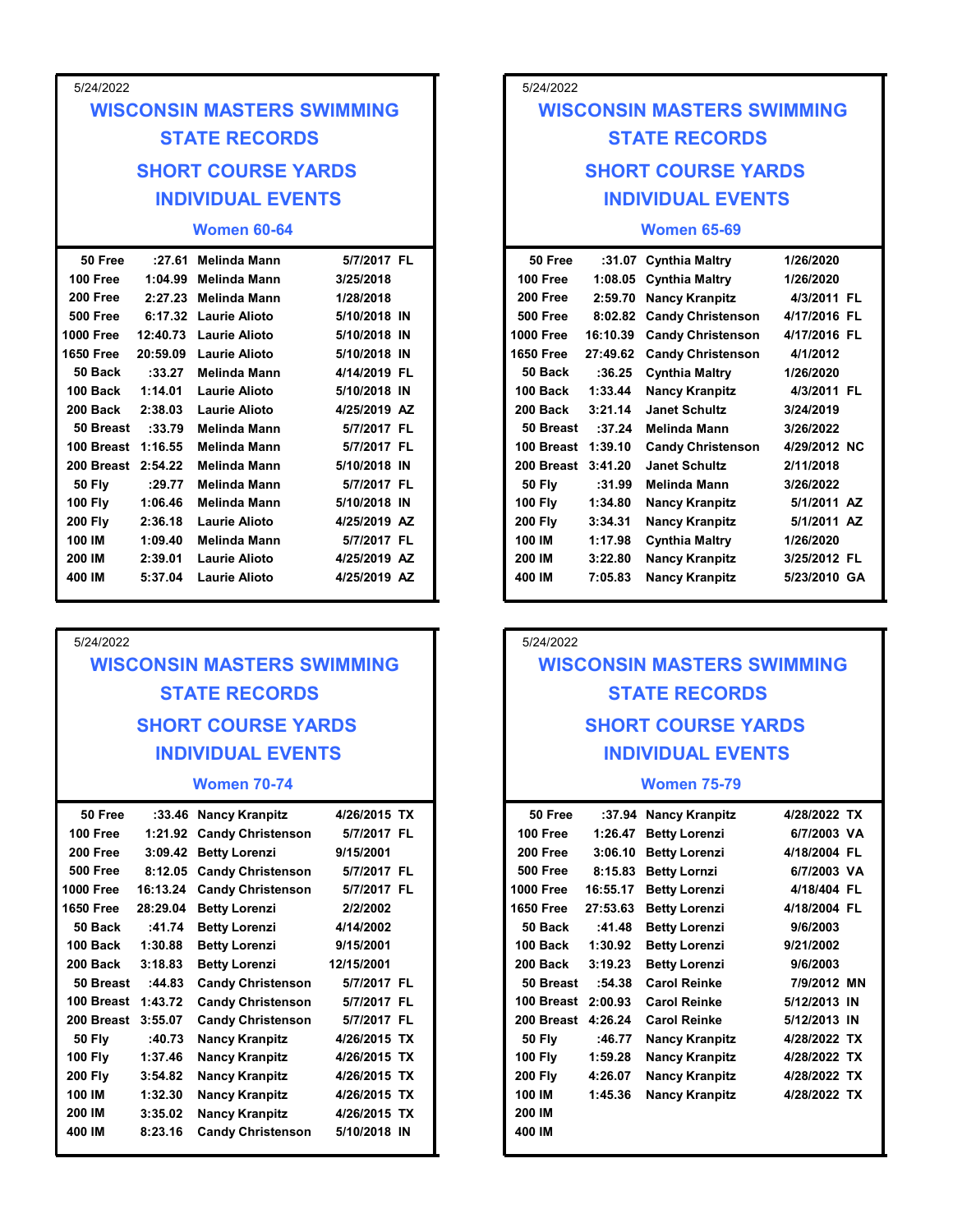| 5/24/2022<br>5/24/2022<br><b>WISCONSIN MASTERS SWIMMING</b><br><b>WISCONSIN MASTERS SWIMMING</b><br><b>STATE RECORDS</b><br><b>STATE RECORDS</b><br><b>SHORT COURSE YARDS</b><br><b>SHORT COURSE YARDS</b><br><b>INDIVIDUAL EVENTS</b><br><b>INDIVIDUAL EVENTS</b><br><b>Women 80-84</b><br><b>Women 85-89</b><br>:45.60 Betty Kendall<br>50 Free<br>50 Free<br>1/13/2001                                                                                                                                                                                                                                                                                                                                                                                                                                                                                                                                                 |
|---------------------------------------------------------------------------------------------------------------------------------------------------------------------------------------------------------------------------------------------------------------------------------------------------------------------------------------------------------------------------------------------------------------------------------------------------------------------------------------------------------------------------------------------------------------------------------------------------------------------------------------------------------------------------------------------------------------------------------------------------------------------------------------------------------------------------------------------------------------------------------------------------------------------------|
|                                                                                                                                                                                                                                                                                                                                                                                                                                                                                                                                                                                                                                                                                                                                                                                                                                                                                                                           |
|                                                                                                                                                                                                                                                                                                                                                                                                                                                                                                                                                                                                                                                                                                                                                                                                                                                                                                                           |
|                                                                                                                                                                                                                                                                                                                                                                                                                                                                                                                                                                                                                                                                                                                                                                                                                                                                                                                           |
|                                                                                                                                                                                                                                                                                                                                                                                                                                                                                                                                                                                                                                                                                                                                                                                                                                                                                                                           |
|                                                                                                                                                                                                                                                                                                                                                                                                                                                                                                                                                                                                                                                                                                                                                                                                                                                                                                                           |
|                                                                                                                                                                                                                                                                                                                                                                                                                                                                                                                                                                                                                                                                                                                                                                                                                                                                                                                           |
|                                                                                                                                                                                                                                                                                                                                                                                                                                                                                                                                                                                                                                                                                                                                                                                                                                                                                                                           |
|                                                                                                                                                                                                                                                                                                                                                                                                                                                                                                                                                                                                                                                                                                                                                                                                                                                                                                                           |
| 100 Free<br>100 Free<br>1:46.46 Betty Kendall<br>9/16/2000<br>3:54.01 Betty Kendall<br>9/16/2000<br>200 Free<br>200 Free<br><b>Carol Reinke</b><br>5/10/2018 IN<br><b>500 Free</b><br>500 Free<br>11:14.7<br><b>1000 Free</b><br>27:39.19 Elizabeth John<br>1000 Free<br>12/8/1990<br><b>1650 Free</b><br><b>1650 Free</b><br>1:02.84 Carol Reinke<br>9/15/2018<br>50 Back<br>50 Back<br>100 Back<br>1:55.68<br><b>Janice Wolowicz</b><br>9/14/2013<br>100 Back<br><b>Janice Wolowicz</b><br>200 Back<br>200 Back<br>5:20.53<br>9/14/2013<br>50 Breast 1:03.1<br><b>Carol Reinke</b><br>5/10/2018 IN<br>50 Breast<br>100 Breast<br>100 Breast 2:19.55<br><b>Carol Reinke</b><br>5/10/2018 IN<br>200 Breast 5:01.38<br>5/10/2018 IN<br>200 Breast<br><b>Carol Reinke</b><br><b>50 Fly</b><br><b>50 Fly</b><br><b>100 Fly</b><br><b>100 Fly</b><br><b>200 Fly</b><br><b>200 Fly</b><br>100 IM<br>100 IM<br>200 IM<br>200 IM |

## 5/24/2022 WISCONSIN MASTERS SWIMMING STATE RECORDS SHORT COURSE YARDS INDIVIDUAL EVENTS

Women 90-94

| 50 Free          |  |              |
|------------------|--|--------------|
| 100 Free         |  |              |
| 200 Free         |  |              |
| <b>500 Free</b>  |  |              |
| <b>1000 Free</b> |  | $\mathbf{1}$ |
| <b>1650 Free</b> |  | 1            |
| 50 Back          |  |              |
| 100 Back         |  |              |
| 200 Back         |  | 2            |
| 50 Breast        |  |              |
| 100 Breast       |  |              |
| 200 Breast       |  | 2            |
| <b>50 Fly</b>    |  |              |
| <b>100 Fly</b>   |  |              |
| <b>200 Fly</b>   |  | 2            |
| 100 IM           |  |              |
| 200 IM           |  | 2            |
| 400 IM           |  | 4            |
|                  |  |              |

## 5/24/2022 WISCONSIN MASTERS SWIMMING STATE RECORDS

## 5/24/2022

## WISCONSIN MASTERS SWIMMING STATE RECORDS SHORT COURSE YARDS INDIVIDUAL EVENTS

#### Men 18-24

| 50 Free            | :21.19   | <b>Conner Andrews</b>   | 3/24/2013    |
|--------------------|----------|-------------------------|--------------|
| 100 Free           | :46.49   | <b>Ricky Perez</b>      | 3/8/2015     |
| 200 Free           | 1:41.12  | <b>Ricky Perez</b>      | 5/10/2018 IN |
| <b>500 Free</b>    | 4:37.63  | <b>Ricky Perez</b>      | 5/10/2018 IN |
| 1000 Free          | 9:43.64  | <b>Ricky Perez</b>      | 5/10/2018 IN |
| 1650 Free          | 18:02.64 | <b>Andrew Toay</b>      | 3/24/2013    |
| 50 Back            | : 23.24  | <b>Logan Burton</b>     | 5/10/2018 IN |
| 100 Back           | :49.88   | <b>Ricky Perez</b>      | 3/8/2015     |
| 200 Back           | 1:48.00  | <b>Ricky Perez</b>      | 3/5/2015     |
| 50 Breast          | :25.48   | <b>Kevin Van Cleave</b> | 5/10/2018 IN |
| 100 Breast         | :55.42   | <b>Kevin Van Cleave</b> | 5/10/2018 IN |
| 200 Breast 2:12.00 |          | Kevin Van Cleave        | 4/28/2022 TX |
| <b>50 Fly</b>      | :21.90   | <b>Logan Burton</b>     | 5/10/2018 IN |
| <b>100 Fly</b>     | :49.26   | <b>Logan Burton</b>     | 5/10/2018 IN |
| <b>200 Fly</b>     | 1:52.84  | <b>Ricky Perez</b>      | 4/26/2015 TX |
| 100 IM             | :50.85   | Kevin Van Cleave        | 5/10/2018 IN |
| 200 IM             | 1:51.34  | Kevin Van Cleave        | 5/10/2018 IN |
| 400 IM             | 4:27.85  | <b>Alex Bryson</b>      | 1/31/2016    |
|                    |          |                         |              |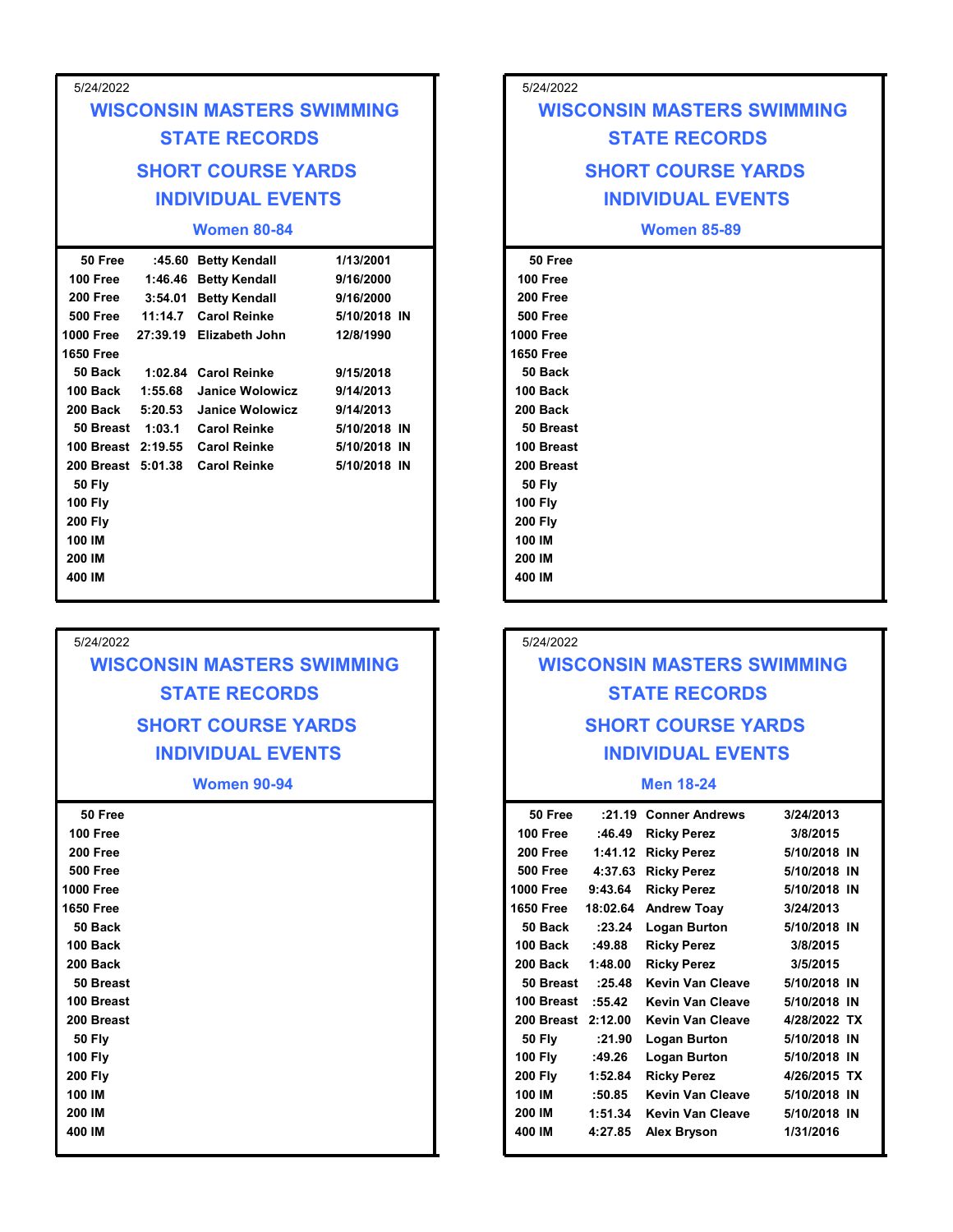| 5/24/2022          |         |                                   |              |  | 5/24/2022                   |          |                            |  |
|--------------------|---------|-----------------------------------|--------------|--|-----------------------------|----------|----------------------------|--|
|                    |         | <b>WISCONSIN MASTERS SWIMMING</b> |              |  | <b>WISCONSIN MASTERS SV</b> |          |                            |  |
|                    |         |                                   |              |  |                             |          |                            |  |
|                    |         | <b>STATE RECORDS</b>              |              |  | <b>STATE RECORDS</b>        |          |                            |  |
|                    |         | <b>SHORT COURSE YARDS</b>         |              |  | <b>SHORT COURSE YAI</b>     |          |                            |  |
|                    |         | <b>INDIVIDUAL EVENTS</b>          |              |  |                             |          | <b>INDIVIDUAL EVENT</b>    |  |
|                    |         |                                   |              |  |                             |          |                            |  |
|                    |         | <b>Men 25-29</b>                  |              |  |                             |          | <b>Men 30-34</b>           |  |
| 50 Free            |         | :20.21 S Foley/A Mania            |              |  | 50 Free                     |          | :21.44 Laren Tiltmann      |  |
| 100 Free           | :44.84  | Adam Mania                        | 4/14/2013 FL |  | $100$ Free                  | :47.60   | <b>Laren Tiltmann</b>      |  |
| 200 Free           |         | 1:43.20 Ryan Finke                | 5/10/2018 IN |  | 200 Free                    |          | 1:48.93 Antonio Portela    |  |
| <b>500 Free</b>    |         | 4:45.72 Ryan Finke                | 5/10/2018 IN |  | <b>500 Free</b>             |          | 4:55.04 Craig Frederiksen  |  |
| 1000 Free          |         | 10:35.82 Thomas Grandine          | 5/9/1985     |  | <b>1000 Free</b>            |          | 10:21.86 Craig Frederiksen |  |
| <b>1650 Free</b>   |         | 17:34.17 Fritz Schenker           | 4/3/2011     |  | <b>1650 Free</b>            | 17:14.35 | <b>Craig Frederiksen</b>   |  |
| 50 Back            | :21.46  | <b>Adam Mania</b>                 | 4/18/2010 FL |  | 50 Back                     | :22.20   | <b>Adam Mania</b>          |  |
| 100 Back           | :45.95  | <b>Adam Mania</b>                 | 4/18/2010 FL |  | 100 Back                    | :46.95   | <b>Adam Mania</b>          |  |
| 200 Back           | 1:46.57 | <b>Adam Mania</b>                 | 11/18/2011   |  | 200 Back                    | 1:43.73  | <b>Adam Mania</b>          |  |
|                    |         | 50 Breast : 24.97 Adam Mania      | 4/18/2010 FL |  | 50 Breast                   | :26.19   | <b>Adam Mania</b>          |  |
| 100 Breast :54.80  |         | Adam Mania                        | 4/18/2010 FL |  | 100 Breast                  | :57.67   | <b>Chris Brunson</b>       |  |
| 200 Breast 2:04.52 |         | <b>Ryan Zahorik</b>               | 5/14/2006 FL |  | 200 Breast 2:04.75          |          | <b>Cy Mistry</b>           |  |
| <b>50 Fly</b>      |         | :21.92 Adam Mania                 | 4/14/2013 FL |  | <b>50 Fly</b>               | :21.99   | <b>Adam Mania</b>          |  |
| <b>100 Fly</b>     | :51.59  | <b>Brandon O'Donnell</b>          | 1/10/2016    |  | <b>100 Fly</b>              | :51.76   | <b>Caleb Sandvold</b>      |  |
| 200 Fly            | 1:56.17 | <b>Ryan Finke</b>                 | 5/10/2018 IN |  | <b>200 Fly</b>              | 2:04.33  | <b>Barry Dittus</b>        |  |
| 100 IM             | :50.42  | Adam Mania                        | 4/14/2013 FL |  | 100 IM                      | :48.26   | Adam Mania                 |  |
| 200 IM             | 2:00.23 | <b>Nathan Nevid</b>               | 5/9/1985     |  | 200 IM                      | 1:45.75  | <b>Adam Mania</b>          |  |
|                    |         |                                   |              |  |                             |          |                            |  |

## WISCONSIN MASTERS SWIMMING STATE RECORDS SHORT COURSE YARDS INDIVIDUAL EVENTS

#### Men 35-39

| 50 Free            |          | :21.27 Laren Tiltmann  | 5/10/2009 CA | 50 Free            |          | :21.34 Laren Tiltmann   |
|--------------------|----------|------------------------|--------------|--------------------|----------|-------------------------|
| 100 Free           | :46.87   | <b>Laren Tiltmann</b>  | 5/10/2009 CA | 100 Free           | :47.36   | Laren Tiltmann          |
| 200 Free           |          | 1:46.34 Andrew Babcock | 4/30/2017 CA | 200 Free           |          | 1:47.02 Andrew Babcock  |
| <b>500 Free</b>    |          | 4:58.95 Charles Lorenz | 2/6/2011     | <b>500 Free</b>    |          | 4:58.42 Andrew Babcock  |
| <b>1000 Free</b>   | 10:01.49 | <b>Charles Lorenz</b>  | 2/6/2011     | <b>1000 Free</b>   |          | 10:24.65 Andrew Babcock |
| <b>1650 Free</b>   | 16:43.81 | <b>Charles Lorenz</b>  | 2/6/2011     | <b>1650 Free</b>   | 18:34.37 | <b>Steven Davis</b>     |
| 50 Back            | :24.75   | Laren Tiltmann         | 5/10/2009 CA | 50 Back            | :24.77   | Laren Tiltman           |
| 100 Back           | :53.31   | Laren Tiltmann         | 5/10/2009 CA | 100 Back           | :53.34   | Laren Tiltmann          |
| 200 Back           | 2:04.66  | Laren Tiltmann         | 1/13/2008    | 200 Back           | 2:03.24  | <b>Laren Tiltmann</b>   |
| 50 Breast          | :26.69   | <b>Scott Mueller</b>   | 5/10/2018 IN | 50 Breast          | :26.86   | <b>Laren Tiltmann</b>   |
| 100 Breast 1:00.01 |          | <b>David Parkins</b>   | 5/13/2017    | 100 Breast 1:01.01 |          | Laren Tiltmann          |
| 200 Breast 2:15.83 |          | David A Holland        | 5/9/1996 CA  | 200 Breast 2:17.59 |          | <b>Steele Whowell</b>   |
| <b>50 Fly</b>      | : 23.17  | Doug Dickinson         | 4/18/2010 FL | <b>50 Fly</b>      | : 23.70  | <b>Andrew Babcock</b>   |
| <b>100 Fly</b>     | :51.97   | <b>Andrew Babcock</b>  | 4/30/2017 CA | <b>100 Fly</b>     | :52.45   | <b>Andrew Babcock</b>   |
| <b>200 Fly</b>     | 1:58.06  | <b>Daniel Schaetz</b>  | 5/23/2010 GA | <b>200 Fly</b>     | 1:58.26  | <b>Brad Horner</b>      |
| 100 IM             | :53.65   | Laren Tiltmann         | 5/10/2009 CA | 100 IM             | :53.30   | Laren Tiltmann          |
| 200 IM             | 1:59.66  | Laren Tiltmann         | 5/10/2009 CA | 200 IM             | 2:03.48  | <b>Laren Tiltmann</b>   |
| 400 IM             | 4:26.26  | Darryl Stich           | 4/29/2012 NC | 400 IM             | 4:33.85  | <b>Darryl Stich</b>     |
|                    |          |                        |              |                    |          |                         |

## SHORT COURSE YARDS SHORT COURSE YARDS INDIVIDUAL EVENTS INDIVIDUAL EVENTS 5/24/2022 MASTERS SWIMMING<br>
TE RECORDS<br>
COURSE YARDS<br>
VIDUAL EVENTS<br>
Men 30-34<br>
Laren Tiltmann 4/25/2004 IN<br>
Laren Tiltmann 4/25/2004 IN<br>
Antonio Portela 4/25/1999<br>
Craig Frederiksen 3/23/2019<br>
Craig Frederiksen 3/24/2019<br>
Craig Fre 5/24/2022<br>
WISCONSIN MASTERS SWIMMING<br>
STATE RECORDS<br>
SHORT COURSE YARDS<br>
INDIVIDUAL EVENTS<br>
Men 30-34<br>
50 Free :21.44 Laren Tiltmann 4/25/2004 IN<br>
100 Free :47.60 Laren Tiltmann 4/25/2004 IN<br>
200 Free 1:48.93 Antonio Port WISCONSIN MASTERS SWIMMING STATE RECORDS

#### Men 30-34

|                          |                            | 5/24/2022           |                          |                                   |                                |  |
|--------------------------|----------------------------|---------------------|--------------------------|-----------------------------------|--------------------------------|--|
| <b>MASTERS SWIMMING</b>  |                            |                     |                          | <b>WISCONSIN MASTERS SWIMMING</b> |                                |  |
| <b>TE RECORDS</b>        |                            |                     |                          | <b>STATE RECORDS</b>              |                                |  |
| <b>COURSE YARDS</b>      |                            |                     |                          | <b>SHORT COURSE YARDS</b>         |                                |  |
| <b>VIDUAL EVENTS</b>     |                            |                     | <b>INDIVIDUAL EVENTS</b> |                                   |                                |  |
| Men 25-29                |                            |                     |                          | <b>Men 30-34</b>                  |                                |  |
| S Foley/A Mania          |                            | 50 Free             |                          | :21.44 Laren Tiltmann             | 4/25/2004 IN                   |  |
| Adam Mania               | 4/14/2013 FL               | 100 Free            |                          | :47.60 Laren Tiltmann             | 4/25/2004 IN                   |  |
| Ryan Finke               | 5/10/2018 IN               | 200 Free            |                          | 1:48.93 Antonio Portela           | 4/25/1999                      |  |
| Ryan Finke               | 5/10/2018 IN               | <b>500 Free</b>     |                          | 4:55.04 Craig Frederiksen         | 3/23/2019                      |  |
| Thomas Grandine          | 5/9/1985                   | <b>1000 Free</b>    |                          | 10:21.86 Craig Frederiksen        | 3/24/2019                      |  |
| Fritz Schenker           | 4/3/2011                   | <b>1650 Free</b>    |                          | 17:14.35 Craig Frederiksen        | 3/24/2019                      |  |
| Adam Mania               | 4/18/2010 FL               | 50 Back<br>100 Back | :22.20                   | <b>Adam Mania</b>                 | 4/13/2014 FL                   |  |
| Adam Mania<br>Adam Mania | 4/18/2010 FL<br>11/18/2011 | 200 Back            | :46.95<br>1:43.73        | Adam Mania<br>Adam Mania          | 12/20/2014 OK<br>12/21/2014 OK |  |
| Adam Mania               | 4/18/2010 FL               | 50 Breast           | :26.19                   | Adam Mania                        | 4/13/2014 FL                   |  |
| Adam Mania               | 4/18/2010 FL               | 100 Breast :57.67   |                          | <b>Chris Brunson</b>              | 5/1/2011 AZ                    |  |
| Ryan Zahorik             | 5/14/2006 FL               | 200 Breast 2:04.75  |                          | <b>Cy Mistry</b>                  | 4/25/2019 AZ                   |  |
| Adam Mania               | 4/14/2013 FL               | <b>50 Fly</b>       | :21.99                   | Adam Mania                        | 4/13/2014 FL                   |  |
| <b>Brandon O'Donnell</b> | 1/10/2016                  | <b>100 Fly</b>      | :51.76                   | <b>Caleb Sandvold</b>             | 1/9/2022                       |  |
| Ryan Finke               | 5/10/2018 IN               | <b>200 Fly</b>      | 2:04.33                  | <b>Barry Dittus</b>               | 4/20/1994 IN                   |  |
| Adam Mania               | 4/14/2013 FL               | 100 IM              | :48.26                   | <b>Adam Mania</b>                 | 12/21/2014 OK                  |  |
| Nathan Nevid             | 5/9/1985                   | 200 IM              | 1:45.75                  | <b>Adam Mania</b>                 | 12/20/2014 OK                  |  |
| Nathan Nevid             | 5/28/1983 FL               | 400 IM              | 4:23.03                  | <b>Darryl Stich</b>               | 5/23/2010 GA                   |  |
|                          |                            |                     |                          |                                   |                                |  |
|                          |                            | 5/24/2022           |                          |                                   |                                |  |
| <b>MASTERS SWIMMING</b>  |                            |                     |                          | <b>WISCONSIN MASTERS SWIMMING</b> |                                |  |
| <b>TE RECORDS</b>        |                            |                     |                          | <b>STATE RECORDS</b>              |                                |  |
| <b>COURSE YARDS</b>      |                            |                     |                          | <b>SHORT COURSE YARDS</b>         |                                |  |
| <b>VIDUAL EVENTS</b>     |                            |                     |                          | <b>INDIVIDUAL EVENTS</b>          |                                |  |
| <b>Men 35-39</b>         |                            |                     |                          | <b>Men 40-44</b>                  |                                |  |
| Laren Tiltmann           | 5/10/2009 CA               | 50 Free             |                          | :21.34 Laren Tiltmann             | 5/23/2010 GA                   |  |
| Laren Tiltmann           | 5/10/2009 CA               | 100 Free            |                          | :47.36 Laren Tiltmann             | 5/23/2010 GA                   |  |
| Andrew Babcock           | 4/30/2017 CA               | 200 Free            |                          | 1:47.02 Andrew Babcock            | 5/10/2018 IN                   |  |
| Charles Lorenz           | 2/6/2011                   | <b>500 Free</b>     |                          | 4:58.42 Andrew Babcock            | 4/25/2019 AZ                   |  |
| Charles Lorenz           | 2/6/2011                   | <b>1000 Free</b>    |                          | 10:24.65 Andrew Babcock           | 4/25/2019 AZ                   |  |
| Charles Lorenz           | 2/6/2011                   | <b>1650 Free</b>    |                          | 18:34.37 Steven Davis             | 4/4/2004                       |  |

## 5/24/2022 WISCONSIN MASTERS SWIMMING STATE RECORDS SHORT COURSE YARDS INDIVIDUAL EVENTS

#### Men 40-44

| Adam Mania              | 4/14/2013 FL | 100 IM             | :48.26  | Adam Mania                        | 12/21/2014 OK |
|-------------------------|--------------|--------------------|---------|-----------------------------------|---------------|
| Nathan Nevid            | 5/9/1985     | 200 IM             | 1:45.75 | <b>Adam Mania</b>                 | 12/20/2014 OK |
| Nathan Nevid            | 5/28/1983 FL | 400 IM             | 4:23.03 | <b>Darryl Stich</b>               | 5/23/2010 GA  |
|                         |              |                    |         |                                   |               |
|                         |              |                    |         |                                   |               |
|                         |              | 5/24/2022          |         |                                   |               |
| <b>MASTERS SWIMMING</b> |              |                    |         | <b>WISCONSIN MASTERS SWIMMING</b> |               |
| <b>TE RECORDS</b>       |              |                    |         | <b>STATE RECORDS</b>              |               |
|                         |              |                    |         |                                   |               |
| <b>COURSE YARDS</b>     |              |                    |         | <b>SHORT COURSE YARDS</b>         |               |
|                         |              |                    |         |                                   |               |
| <b>VIDUAL EVENTS</b>    |              |                    |         | <b>INDIVIDUAL EVENTS</b>          |               |
| Men 35-39               |              |                    |         | <b>Men 40-44</b>                  |               |
| Laren Tiltmann          | 5/10/2009 CA | 50 Free            |         | :21.34 Laren Tiltmann             | 5/23/2010 GA  |
| Laren Tiltmann          | 5/10/2009 CA | 100 Free           | :47.36  | <b>Laren Tiltmann</b>             | 5/23/2010 GA  |
| <b>Andrew Babcock</b>   | 4/30/2017 CA | 200 Free           |         | 1:47.02 Andrew Babcock            | 5/10/2018 IN  |
| Charles Lorenz          | 2/6/2011     | <b>500 Free</b>    |         | 4:58.42 Andrew Babcock            | 4/25/2019 AZ  |
| Charles Lorenz          | 2/6/2011     | <b>1000 Free</b>   |         | 10:24.65 Andrew Babcock           | 4/25/2019 AZ  |
| <b>Charles Lorenz</b>   | 2/6/2011     | <b>1650 Free</b>   |         | 18:34.37 Steven Davis             | 4/4/2004      |
| Laren Tiltmann          | 5/10/2009 CA | 50 Back            | :24.77  | <b>Laren Tiltman</b>              | 4/29/2012 NC  |
| Laren Tiltmann          | 5/10/2009 CA | 100 Back           | :53.34  | <b>Laren Tiltmann</b>             | 4/29/2012 NC  |
| Laren Tiltmann          | 1/13/2008    | 200 Back           | 2:03.24 | <b>Laren Tiltmann</b>             | 1/8/2012      |
| Scott Mueller           | 5/10/2018 IN | 50 Breast          | :26.86  | <b>Laren Tiltmann</b>             | 5/23/2010 GA  |
| <b>David Parkins</b>    | 5/13/2017    | 100 Breast 1:01.01 |         | <b>Laren Tiltmann</b>             | 4/11/2010     |
| David A Holland         | 5/9/1996 CA  | 200 Breast 2:17.59 |         | <b>Steele Whowell</b>             | 3/23/2019     |
| Doug Dickinson          | 4/18/2010 FL | <b>50 Fly</b>      | :23.70  | <b>Andrew Babcock</b>             | 5/10/2018 IN  |
| <b>Andrew Babcock</b>   | 4/30/2017 CA | <b>100 Fly</b>     | :52.45  | <b>Andrew Babcock</b>             | 5/10/2018 IN  |
| Daniel Schaetz          | 5/23/2010 GA | <b>200 Fly</b>     | 1:58.26 | <b>Brad Horner</b>                | 5/9/1996 CA   |
| Laren Tiltmann          | 5/10/2009 CA | 100 IM             | :53.30  | <b>Laren Tiltmann</b>             | 4/29/2012 NC  |
| Laren Tiltmann          | 5/10/2009 CA | 200 IM             | 2:03.48 | <b>Laren Tiltmann</b>             | 4/11/2010     |
| Darryl Stich            | 4/29/2012 NC | 400 IM             | 4:33.85 | <b>Darryl Stich</b>               | 5/10/2018 IN  |
|                         |              |                    |         |                                   |               |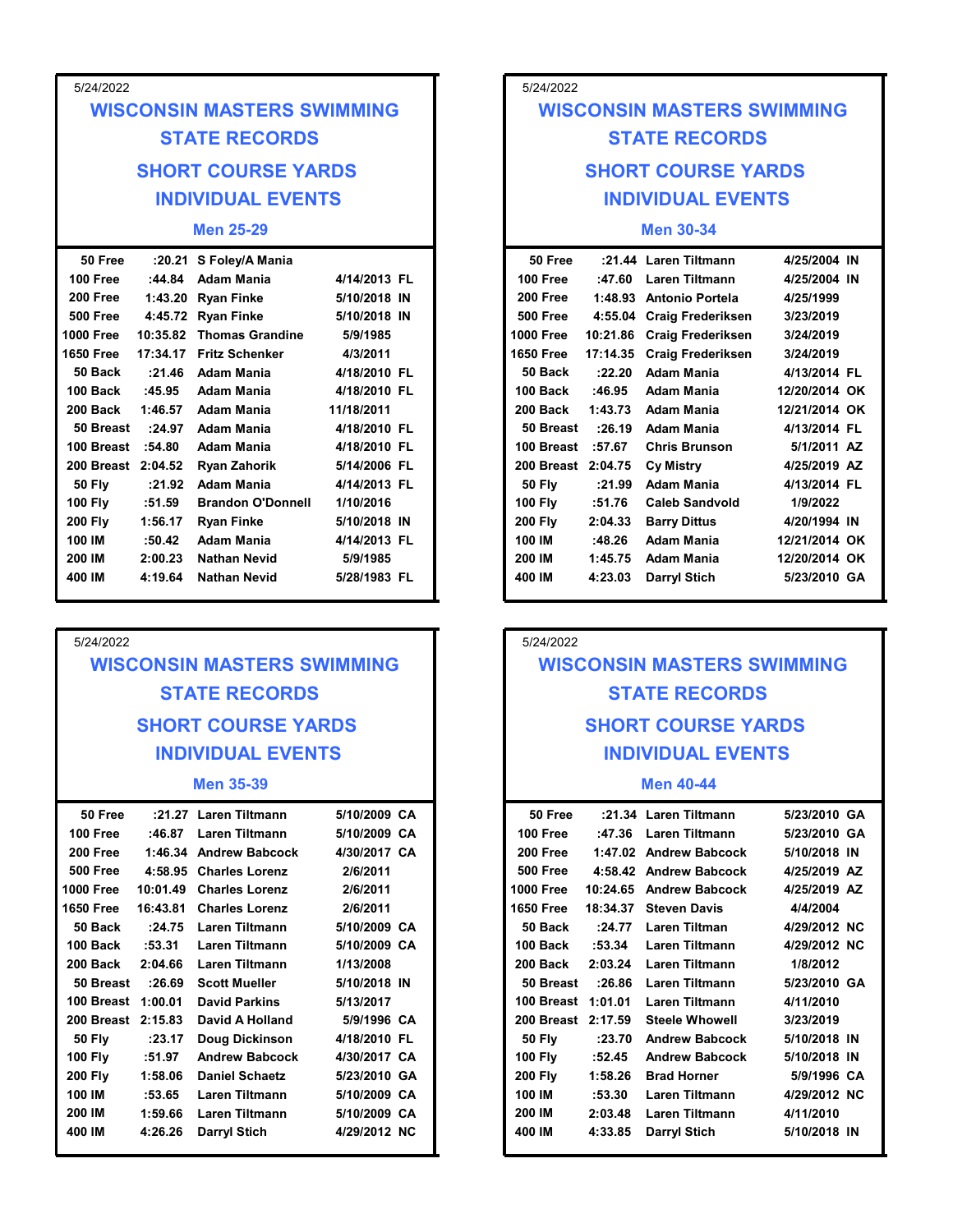| 5/24/2022                          |                                                          |                          | 5/24/2022                   |        |                                                |                          |  |
|------------------------------------|----------------------------------------------------------|--------------------------|-----------------------------|--------|------------------------------------------------|--------------------------|--|
|                                    | <b>WISCONSIN MASTERS SWIMMING</b>                        |                          |                             |        | <b>WISCONSIN MASTERS SWIMMING</b>              |                          |  |
|                                    | <b>STATE RECORDS</b>                                     |                          | <b>STATE RECORDS</b>        |        |                                                |                          |  |
|                                    | <b>SHORT COURSE YARDS</b>                                |                          | <b>SHORT COURSE YARDS</b>   |        |                                                |                          |  |
|                                    | <b>INDIVIDUAL EVENTS</b>                                 |                          |                             |        | <b>INDIVIDUAL EVENTS</b>                       |                          |  |
|                                    | <b>Men 45-49</b>                                         |                          |                             |        | <b>Men 50-54</b>                               |                          |  |
| 50 Free                            | :21.24 Kip Fulbeck                                       | 5/23/2010 GA             | 50 Free                     |        | :22.41 Doug Dickinson                          | 7/21/2021 NC             |  |
| 100 Free                           | <b>Kip Fulbeck</b><br>:49.60                             | 5/1/2011 AZ              | 100 Free                    | :50.73 | Doug Dickinson                                 | 4/7/2022 FL              |  |
| <b>200 Free</b><br><b>500 Free</b> | <b>Mark W Larkin</b><br>1:53.60<br>5:17.50 Zach Newcomer | 4/7/2017<br>7/21/2021 NC | 200 Free<br><b>500 Free</b> |        | 1:56.46 Eric Jernberg<br>5:21.97 Eric Jernberg | 4/5/2009                 |  |
| <b>1000 Free</b>                   | 11:02.74 James Biles                                     | 4/19/2009 FL             | <b>1000 Free</b>            |        | 10:57.94 James Biles                           | 4/5/2009<br>4/15/2012 FL |  |
| 1650 Free                          | 18:27.02 James Biles                                     | 4/19/2009 FL             | <b>1650 Free</b>            |        | 18:31.22 James Biles                           | 4/15/2012 FL             |  |

| <b>100 Free</b>    | :49.60   | Kip Fulbeck           | 5/1/2011 AZ  |  | <b>100 Free</b>    |          | :50.73 Doug Dickinson |  |
|--------------------|----------|-----------------------|--------------|--|--------------------|----------|-----------------------|--|
| 200 Free           |          | 1:53.60 Mark W Larkin | 4/7/2017     |  | 200 Free           |          | 1:56.46 Eric Jernberg |  |
| <b>500 Free</b>    |          | 5:17.50 Zach Newcomer | 7/21/2021 NC |  | <b>500 Free</b>    |          | 5:21.97 Eric Jernberg |  |
| <b>1000 Free</b>   | 11:02.74 | James Biles           | 4/19/2009 FL |  | <b>1000 Free</b>   | 10:57.94 | <b>James Biles</b>    |  |
| <b>1650 Free</b>   | 18:27.02 | <b>James Biles</b>    | 4/19/2009 FL |  | <b>1650 Free</b>   | 18:31.22 | <b>James Biles</b>    |  |
| 50 Back            | :26.42   | <b>Tom Whowell</b>    | 4/25/2019 AZ |  | 50 Back            | :25.56   | <b>Doug Dickinson</b> |  |
| 100 Back           | :58.00   | <b>Tom Whowell</b>    | 4/25/2019 AZ |  | 100 Back           | :59.43   | <b>Geoff Mykleby</b>  |  |
| 200 Back           | 2:10.58  | Tom Whowell           | 4/25/2019 AZ |  | 200 Back           | 2:15.81  | <b>Kevin Welton</b>   |  |
| 50 Breast          | : 28.18  | Jeff Alexander        | 5/23/2010 GA |  | 50 Breast          | :28.88   | David A Holland       |  |
| 100 Breast 1:02.80 |          | Jeff Alexander        | 5/23/2010 GA |  | 100 Breast 1:02.74 |          | David A Holland       |  |
| 200 Breast 2:21.34 |          | David Holland         | 5/19/2007 WA |  | 200 Breast 2:19.56 |          | Peter Allen           |  |
| <b>50 Fly</b>      | : 23.39  | Kip Fulbeck           | 5/23/2010 GA |  | <b>50 Fly</b>      | :24.16   | Doug Dickinson        |  |
| <b>100 Fly</b>     | :55.43   | <b>Daniel Schaetz</b> | 5/1/2016 NC  |  | <b>100 Fly</b>     | :56.10   | Doug Dickinson        |  |
| <b>200 Fly</b>     | 2:06.65  | <b>Daniel Schaetz</b> | 5/1/2016 NC  |  | <b>200 Fly</b>     | 2:11.97  | <b>Brad Horner</b>    |  |
| 100 IM             | :56.00   | <b>Brad Horner</b>    | 4/8/2000     |  | 100 IM             | :57.25   | Doug Dickinson        |  |
| 200 IM             | 2:10.64  | Mark Larkin           | 3/24/2019    |  | 200 IM             | 2:12.01  | David A Holland       |  |
| 400 IM             | 4:41.02  | <b>James Biles</b>    | 4/19/2009 FL |  | 400 IM             | 4:52.14  | <b>James Biles</b>    |  |

## WISCONSIN MASTERS SWIMMING STATE RECORDS SHORT COURSE YARDS INDIVIDUAL EVENTS

#### Men 55-59

| 50 Free            |          | :23.52 Mark Steinhafel   | 5/1/2016 NC  | 50 Free            | :24.10   | <b>Mark Steinhafel</b> |
|--------------------|----------|--------------------------|--------------|--------------------|----------|------------------------|
| 100 Free           | :51.10   | <b>Brad Horner</b>       | 5/23/2010 GA | 100 Free           | :52.67   | <b>Mark Steinhafel</b> |
| 200 Free           | 1:51.71  | <b>Brad Horner</b>       | 5/23/2010 GA | 200 Free           | 2:00.80  | <b>Mark Steinhafel</b> |
| <b>500 Free</b>    | 5:25.41  | <b>Bob L White</b>       | 5/23/2010 GA | <b>500 Free</b>    | 5:44.78  | Dean Fochios           |
| <b>1000 Free</b>   | 11:05.28 | <b>Bob L White</b>       | 5/23/2010 GA | <b>1000 Free</b>   | 11:49.22 | <b>Dean Fochios</b>    |
| <b>1650 Free</b>   | 18:53.01 | <b>James Biles</b>       | 4/17/2016 FL | <b>1650 Free</b>   | 19:46.14 | <b>Dean Fochios</b>    |
| 50 Back            | :26.51   | <b>Geoff Mykleby</b>     | 5/4/2008 TX  | 50 Back            | :27.67   | <b>Geoff Mykleby</b>   |
| 100 Back           | :57.34   | <b>Geoff Mykleby</b>     | 4/19/2009 FL | 100 Back           | 1:00.26  | <b>Geoff Mykleby</b>   |
| 200 Back           | 2:11.67  | Geoff Mykleby            | 5/10/2009 CA | 200 Back           | 2:20.29  | <b>Thomas Grisa</b>    |
| 50 Breast          | : 29.44  | <b>Gregory G Blommel</b> | 3/25/2017    | 50 Breast          | :31.86   | <b>Gregory Blommel</b> |
| 100 Breast 1:05.64 |          | <b>Gregory G Blommel</b> | 3/25/2017    | 100 Breast 1:11.54 |          | <b>Bill Davis</b>      |
| 200 Breast 2:26.72 |          | David Holland            | 5/4/2014 CA  | 200 Breast 2:49.34 |          | Keith Van De Laarsc    |
| <b>50 Fly</b>      | :24.79   | <b>Brad Horner</b>       | 5/23/2010 GA | <b>50 Fly</b>      | :26.30   | <b>Geoff Mykleby</b>   |
| <b>100 Fly</b>     | :54.15   | <b>Brad Horner</b>       | 5/23/2010 GA | <b>100 Fly</b>     | :59.60   | <b>Mark Steinhafel</b> |
| <b>200 Fly</b>     | 2:03.18  | <b>Brad Horner</b>       | 5/23/2010 GA | <b>200 Fly</b>     | 2:21.20  | <b>Scott Richards</b>  |
| <b>100 IM</b>      | :58.98   | <b>Geoff Mykleby</b>     | 4/19/2009 FL | 100 IM             | 1:02.01  | <b>Geoff Mykleby</b>   |
| <b>200 IM</b>      | 2:15.77  | <b>Thomas M Grisa</b>    | 4/25/2019 AZ | 200 IM             | 2:18.70  | <b>Thomas Grisa</b>    |
| 400 IM             | 4:58.80  | <b>Thomas M Grisa</b>    | 5/10/2018 IN | 400 IM             | 5:04.95  | <b>Thomas Grisa</b>    |
|                    |          |                          |              |                    |          |                        |

## SHORT COURSE YARDS SHORT COURSE YARDS INDIVIDUAL EVENTS INDIVIDUAL EVENTS WISCONSIN MASTERS SWIMMING STATE RECORDS

### Men 50-54

| Mark Steinhafel<br>Brad Horner<br>Brad Horner<br>Bob L White | 5/1/2016 NC<br>5/23/2010 GA<br>5/23/2010 GA<br>5/23/2010 GA | 50 Free<br>100 Free<br>200 Free<br><b>500 Free</b> |                    | :24.10 Mark Steinhafel<br>:52.67 Mark Steinhafel<br>2:00.80 Mark Steinhafel<br>5:44.78 Dean Fochios<br>11:49.22 Dean Fochios | 4/28/2022 TX<br>4/28/2022 TX<br>7/21/2021 NC<br>4/26/2015 TX |
|--------------------------------------------------------------|-------------------------------------------------------------|----------------------------------------------------|--------------------|------------------------------------------------------------------------------------------------------------------------------|--------------------------------------------------------------|
| Men 55-59                                                    |                                                             |                                                    |                    | <b>Men 60-64</b>                                                                                                             |                                                              |
| <b>/IDUAL EVENTS</b>                                         |                                                             |                                                    |                    | <b>INDIVIDUAL EVENTS</b>                                                                                                     |                                                              |
| <b>COURSE YARDS</b>                                          |                                                             |                                                    |                    | <b>SHORT COURSE YARDS</b>                                                                                                    |                                                              |
| <b>TE RECORDS</b>                                            |                                                             |                                                    |                    | <b>STATE RECORDS</b>                                                                                                         |                                                              |
| <b>MASTERS SWIMMING</b>                                      |                                                             | 5/24/2022                                          |                    | <b>WISCONSIN MASTERS SWIMMING</b>                                                                                            |                                                              |
|                                                              |                                                             |                                                    |                    |                                                                                                                              |                                                              |
| James Biles                                                  | 4/19/2009 FL                                                | 400 IM                                             | 4:52.14            | <b>James Biles</b>                                                                                                           | 4/3/2011                                                     |
| <b>Brad Horner</b><br>Mark Larkin                            | 4/8/2000<br>3/24/2019                                       | 100 IM<br>200 IM                                   | :57.25<br>2:12.01  | <b>Doug Dickinson</b><br>David A Holland                                                                                     | 4/7/2022 FL<br>5/23/2010 GA                                  |
| <b>Daniel Schaetz</b>                                        | 5/1/2016 NC                                                 | <b>200 Fly</b>                                     | 2:11.97            | <b>Brad Horner</b>                                                                                                           | 4/5/2009                                                     |
| Kip Fulbeck<br>Daniel Schaetz                                | 5/23/2010 GA<br>5/1/2016 NC                                 | <b>50 Fly</b><br><b>100 Fly</b>                    | :24.16<br>:56.10   | <b>Doug Dickinson</b><br><b>Doug Dickinson</b>                                                                               | 7/21/2021 NC<br>4/7/2022 FL                                  |
| David Holland                                                | 5/19/2007 WA                                                | 200 Breast 2:19.56                                 |                    | <b>Peter Allen</b>                                                                                                           | 5/10/2009 CA                                                 |
| Jeff Alexander                                               | 5/23/2010 GA                                                | 100 Breast 1:02.74                                 |                    | David A Holland                                                                                                              | 5/23/2010 GA                                                 |
| Tom Whowell<br>Jeff Alexander                                | 4/25/2019 AZ<br>5/23/2010 GA                                | 200 Back<br>50 Breast                              | 2:15.81<br>:28.88  | <b>Kevin Welton</b><br>David A Holland                                                                                       | 4/11/2010<br>5/23/2010 GA                                    |
| Tom Whowell                                                  | 4/25/2019 AZ                                                | 100 Back                                           | :59.43             | <b>Geoff Mykleby</b>                                                                                                         | 4/15/2007 IN                                                 |
| James Biles<br><b>Tom Whowell</b>                            | 4/19/2009 FL<br>4/25/2019 AZ                                | <b>1650 Free</b><br>50 Back                        | 18:31.22<br>:25.56 | <b>James Biles</b><br><b>Doug Dickinson</b>                                                                                  | 4/15/2012 FL<br>4/7/2022 FL                                  |
| James Biles                                                  | 4/19/2009 FL                                                | <b>1000 Free</b>                                   | 10:57.94           | <b>James Biles</b>                                                                                                           | 4/15/2012 FL                                                 |
| Zach Newcomer                                                | 7/21/2021 NC                                                | <b>500 Free</b>                                    | 5:21.97            | Eric Jernberg                                                                                                                | 4/5/2009                                                     |
| Kip Fulbeck<br>Mark W Larkin                                 | 5/1/2011 AZ<br>4/7/2017                                     | 100 Free<br>200 Free                               | :50.73             | <b>Doug Dickinson</b><br>1:56.46 Eric Jernberg                                                                               | 4/7/2022 FL<br>4/5/2009                                      |
| Kip Fulbeck                                                  | 5/23/2010 GA                                                | 50 Free                                            |                    | :22.41 Doug Dickinson                                                                                                        | 7/21/2021 NC                                                 |
| Men 45-49                                                    |                                                             |                                                    |                    | <b>Men 50-54</b>                                                                                                             |                                                              |
| <b>VIDUAL EVENTS</b>                                         |                                                             |                                                    |                    | <b>INDIVIDUAL EVENTS</b>                                                                                                     |                                                              |
| <b>COURSE YARDS</b>                                          |                                                             |                                                    |                    | <b>SHORT COURSE YARDS</b>                                                                                                    |                                                              |
| <b>TE RECORDS</b>                                            |                                                             |                                                    |                    | <b>STATE RECORDS</b>                                                                                                         |                                                              |
| <b>MASTERS SWIMMING</b>                                      |                                                             |                                                    |                    | <b>WISCONSIN MASTERS SWIMMING</b>                                                                                            |                                                              |
|                                                              |                                                             | 5/24/2022                                          |                    |                                                                                                                              |                                                              |

## 5/24/2022 WISCONSIN MASTERS SWIMMING STATE RECORDS SHORT COURSE YARDS INDIVIDUAL EVENTS

#### Men 60-64

| Brad Horner<br>Mark Larkin | 4/8/2000<br>3/24/2019 | 100 IM<br>200 IM   | :57.25<br>2:12.01 | Doug Dickinson<br><b>David A Holland</b> | 4/7/2022 FL<br>5/23/2010 GA |
|----------------------------|-----------------------|--------------------|-------------------|------------------------------------------|-----------------------------|
| James Biles                | 4/19/2009 FL          | 400 IM             | 4:52.14           | <b>James Biles</b>                       | 4/3/2011                    |
|                            |                       |                    |                   |                                          |                             |
|                            |                       |                    |                   |                                          |                             |
|                            |                       | 5/24/2022          |                   |                                          |                             |
| <b>MASTERS SWIMMING</b>    |                       |                    |                   | <b>WISCONSIN MASTERS SWIMMING</b>        |                             |
| <b>TE RECORDS</b>          |                       |                    |                   | <b>STATE RECORDS</b>                     |                             |
|                            |                       |                    |                   |                                          |                             |
| <b>COURSE YARDS</b>        |                       |                    |                   | <b>SHORT COURSE YARDS</b>                |                             |
| <b>VIDUAL EVENTS</b>       |                       |                    |                   | <b>INDIVIDUAL EVENTS</b>                 |                             |
|                            |                       |                    |                   |                                          |                             |
| Men 55-59                  |                       |                    |                   | <b>Men 60-64</b>                         |                             |
| Mark Steinhafel            | 5/1/2016 NC           | 50 Free            |                   | :24.10 Mark Steinhafel                   | 4/28/2022 TX                |
| <b>Brad Horner</b>         | 5/23/2010 GA          | 100 Free           | :52.67            | <b>Mark Steinhafel</b>                   | 4/28/2022 TX                |
| <b>Brad Horner</b>         | 5/23/2010 GA          | 200 Free           |                   | 2:00.80 Mark Steinhafel                  | 7/21/2021 NC                |
| <b>Bob L White</b>         | 5/23/2010 GA          | <b>500 Free</b>    |                   | 5:44.78 Dean Fochios                     | 4/26/2015 TX                |
| <b>Bob L White</b>         | 5/23/2010 GA          | <b>1000 Free</b>   |                   | 11:49.22 Dean Fochios                    | 5/1/2016 NC                 |
| <b>James Biles</b>         | 4/17/2016 FL          | <b>1650 Free</b>   |                   | 19:46.14 Dean Fochios                    | 5/1/2016 NC                 |
| Geoff Mykleby              | 5/4/2008 TX           | 50 Back            | :27.67            | <b>Geoff Mykleby</b>                     | 4/14/2013 FL                |
| Geoff Mykleby              | 4/19/2009 FL          | 100 Back           | 1:00.26           | <b>Geoff Mykleby</b>                     | 4/14/2013 FL                |
| Geoff Mykleby              | 5/10/2009 CA          | 200 Back           | 2:20.29           | <b>Thomas Grisa</b>                      | 4/28/2022 TX                |
| <b>Gregory G Blommel</b>   | 3/25/2017             | 50 Breast          | :31.86            | <b>Gregory Blommel</b>                   | 2/13/2022                   |
| <b>Gregory G Blommel</b>   | 3/25/2017             | 100 Breast 1:11.54 |                   | <b>Bill Davis</b>                        | 4/25/2019 AZ                |
| David Holland              | 5/4/2014 CA           | 200 Breast 2:49.34 |                   | Keith Van De Laarsc                      | 4/25/2019 AZ                |
| <b>Brad Horner</b>         | 5/23/2010 GA          | <b>50 Fly</b>      | :26.30            | <b>Geoff Mykleby</b>                     | 4/17/2016 FL                |
| <b>Brad Horner</b>         | 5/23/2010 GA          | <b>100 Fly</b>     | :59.60            | <b>Mark Steinhafel</b>                   | 7/21/2021 NC                |
| <b>Brad Horner</b>         | 5/23/2010 GA          | <b>200 Fly</b>     | 2:21.20           | <b>Scott Richards</b>                    | 7/21/2021 NC                |
| Geoff Mykleby              | 4/19/2009 FL          | 100 IM             | 1:02.01           | <b>Geoff Mykleby</b>                     | 5/12/2013 IN                |
| <b>Thomas M Grisa</b>      | 4/25/2019 AZ          | 200 IM             | 2:18.70           | <b>Thomas Grisa</b>                      | 4/28/2022 TX                |
| Thomas M Grisa             | 5/10/2018 IN          | 400 IM             | 5:04.95           | <b>Thomas Grisa</b>                      | 4/28/2022 TX                |
|                            |                       |                    |                   |                                          |                             |

### 5/24/2022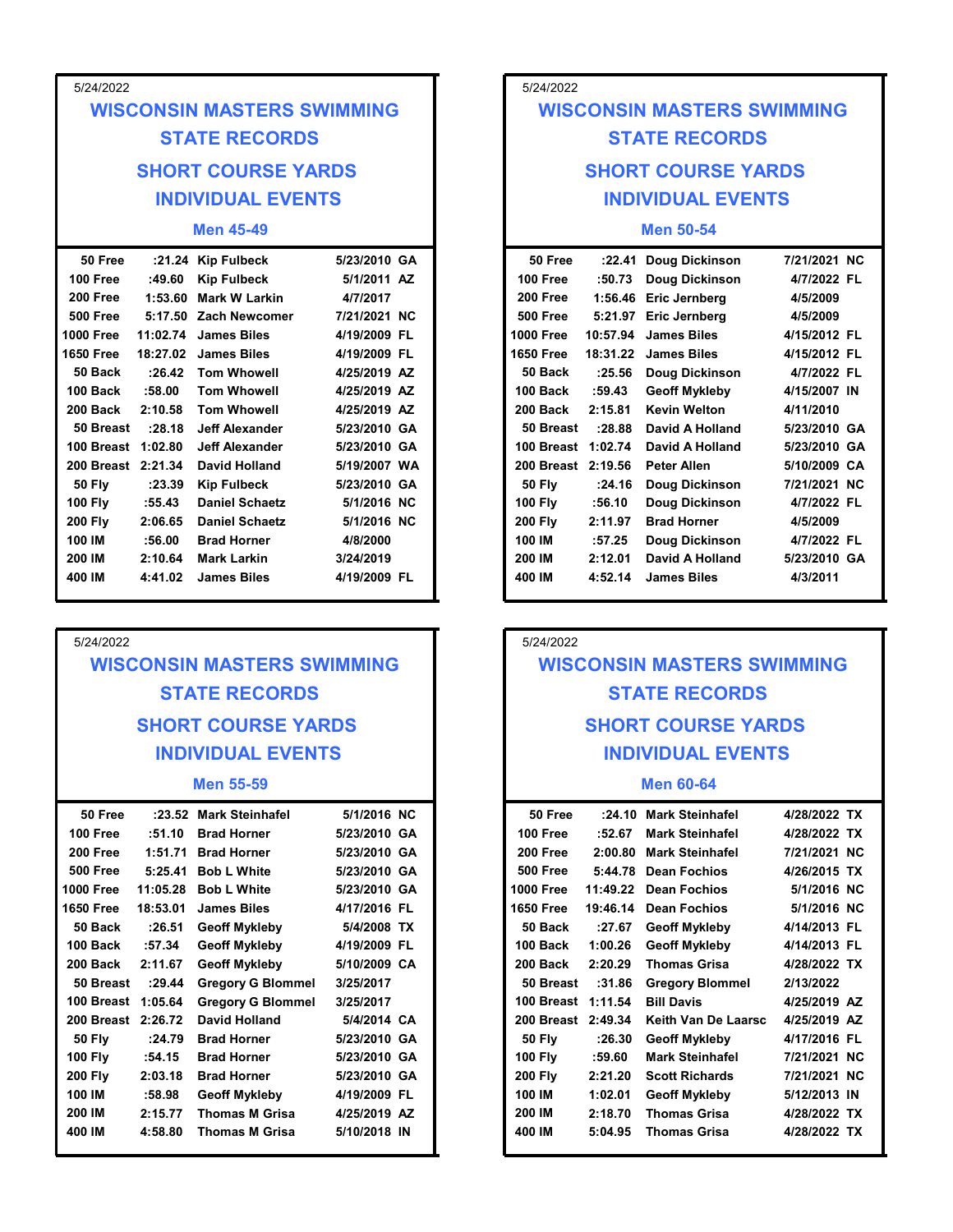| 5/24/2022            |                    |                                                 |                              |  | 5/24/2022            |                     |                                            |
|----------------------|--------------------|-------------------------------------------------|------------------------------|--|----------------------|---------------------|--------------------------------------------|
|                      |                    | <b>WISCONSIN MASTERS SWIMMING</b>               |                              |  |                      |                     | <b>WISCONSIN MASTERS SWIMMING</b>          |
|                      |                    | <b>STATE RECORDS</b>                            |                              |  |                      |                     | <b>STATE RECORDS</b>                       |
|                      |                    | <b>SHORT COURSE YARDS</b>                       |                              |  |                      |                     | <b>SHORT COURSE YARDS</b>                  |
|                      |                    |                                                 |                              |  |                      |                     |                                            |
|                      |                    | <b>INDIVIDUAL EVENTS</b>                        |                              |  |                      |                     | <b>INDIVIDUAL EVENTS</b>                   |
|                      |                    | <b>Men 65-69</b>                                |                              |  |                      |                     | <b>Men 70-74</b>                           |
| 50 Free              |                    | :26.24 Dean Fochios                             | 4/28/2022 TX                 |  | 50 Free              |                     | :27.41 Tom Meehan                          |
| 100 Free<br>200 Free | :56.82             | <b>Dean Fochios</b><br>2:09.54 Dean Fochios     | 4/25/2019 AZ<br>4/28/2022 TX |  | 100 Free<br>200 Free |                     | 1:02.30 Greg Hollub<br>2:23.64 Greg Hollub |
| <b>500 Free</b>      |                    | 6:00.43 Dean Fochios                            | 4/28/2022 TX                 |  | <b>500 Free</b>      |                     | 6:31.83 Greg Hollub                        |
| <b>1000 Free</b>     | 12:36.78           | <b>Dean Fochios</b>                             | 7/21/2021 NC                 |  | 1000 Free            | 13:30.61            | <b>Greg Hollub</b>                         |
| <b>1650 Free</b>     | 21:04.63           | <b>Dean Fochios</b>                             | 7/21/2021 NC                 |  | <b>1650 Free</b>     | 22:55.58            | <b>Greg Hollub</b>                         |
| 50 Back              | : 28.14            | <b>Geoff Mykleby</b>                            | 5/10/2018 IN                 |  | 50 Back              | :35.83              | <b>Greg Hollub</b>                         |
| 100 Back<br>200 Back | 1:02.56<br>2:27.31 | <b>Geoff Mykleby</b><br><b>Geoff Mykleby</b>    | 5/10/2018 IN<br>4/22/2018 FL |  | 100 Back<br>200 Back | 1:17.86<br>2:53.58  | <b>Greg Hollub</b><br><b>Greg Hollub</b>   |
| 50 Breast            | :34.56             | <b>Bela Sandor</b>                              | 2/16/2003                    |  |                      | :35.19<br>50 Breast | <b>Bela Sandor</b>                         |
| 100 Breast 1:17.29   |                    | <b>Bela Sandor</b>                              | 4/25/2004 IN                 |  |                      | 100 Breast 1:16.64  | <b>Bela Sandor</b>                         |
| 200 Breast 2:53.07   |                    | <b>James Dannenberg</b>                         | 4/18/2010 CA                 |  |                      | 200 Breast 2:52.92  | <b>Bela Sandor</b>                         |
| <b>50 Fly</b>        | :27.12             | <b>Geoff Mykleby</b>                            | 5/10/2018 IN                 |  | <b>50 Fly</b>        | :32.00              | <b>Tom Meehan</b>                          |
| <b>100 Fly</b>       | 1:05.32            | <b>Geoff Mykleby</b>                            | 4/14/2019 FL                 |  | <b>100 Fly</b>       | 1:13.72             | <b>Tom Meehan</b>                          |
| <b>200 Fly</b>       | 3:03.53            | <b>Robert Kueny</b>                             | 4/13/1996 IL                 |  | <b>200 Fly</b>       | 3:02.99<br>1:13.57  | <b>Tom Meehan</b>                          |
| 100 IM<br>200 IM     | 1:03.33<br>2:41.47 | <b>Geoff Mykleby</b><br><b>Carl Millholland</b> | 5/10/2018 IN<br>2/11/2018    |  | 100 IM<br>200 IM     | 2:54.88             | <b>Tom Meehan</b><br><b>Bela Sandor</b>    |
| 400 IM               | 5:51.75            | <b>Carl Millholland</b>                         | 5/10/2018 IN                 |  | 400 IM               | 6:16.31             | <b>Robert Corris</b>                       |

## WISCONSIN MASTERS SWIMMING STATE RECORDS SHORT COURSE YARDS INDIVIDUAL EVENTS

#### Men 75-79

| 50 Free            |          | :29.98 Bela Sandor    | 3/24/2013    | 50 Free            |          | :36.10 Lynn Surles     |
|--------------------|----------|-----------------------|--------------|--------------------|----------|------------------------|
| 100 Free           |          | 1:12.97 Lynn Surles   | 11/21/1992   | 100 Free           |          | 1:20.12 W Morgan Byers |
| 200 Free           |          | 2:38.38 Herbert Howe  | 4/24/1987    | 200 Free           |          | 3:06.04 W Morgan Byers |
| <b>500 Free</b>    |          | 7:18.55 Herbert Howe  | 4/24/1987    | <b>500 Free</b>    | 8:28.74  | <b>Herbert Howe</b>    |
| <b>1000 Free</b>   | 15:00.35 | <b>Herbert Howe</b>   | 4/24/1987    | <b>1000 Free</b>   | 17:16.48 | <b>Herbert Howe</b>    |
| <b>1650 Free</b>   | 25:06.67 | <b>Herbert Howe</b>   | 4/24/1987    | <b>1650 Free</b>   | 29:37.12 | <b>Herbert Howe</b>    |
| 50 Back            | :39.09   | <b>Bela Sandor</b>    | 2/13/2011    | 50 Back            | :47.24   | <b>Alex MacGillis</b>  |
| 100 Back           | 1:26.66  | <b>Bela Sandor</b>    | 1/30/2011    | 100 Back           | 1:38.38  | <b>W</b> Morgan Byers  |
| 200 Back           | 3:28.88  | <b>W</b> Morgan Byers | 4/4/2004     | 200 Back           | 3:51.68  | Donald Jackson         |
| 50 Breast          | :37.70   | <b>Bela Sandor</b>    | 3/19/2011    | 50 Breast          | :41.70   | <b>Bela Sandor</b>     |
| 100 Breast 1:27.46 |          | <b>Bela Sandor</b>    | 1/30/2011    | 100 Breast 1:43.17 |          | George May             |
| 200 Breast 3:13.55 |          | <b>Bela Sandor</b>    | 4/3/2011     | 200 Breast 3:55.72 |          | George May             |
| <b>50 Fly</b>      | :42.34   | <b>Bill Payne</b>     | 4/24/2005 IN | <b>50 Fly</b>      | :45.31   | <b>Bill Payne</b>      |
| <b>100 Fly</b>     | 1:34.78  | <b>Bill Payne</b>     | 4/24/2005 IN | <b>100 Fly</b>     | 1:45.79  | <b>Bill Payne</b>      |
| <b>200 Fly</b>     | 3:59.64  | Donald B Jackson      | 3/25/2017    | <b>200 Fly</b>     | 5:04.28  | George Trawicki        |
| 100 IM             | 1:22.87  | <b>Bela Sandor</b>    | 3/9/2013     | 100 IM             | 1:29.89  | <b>Bela Sandor</b>     |
| 200 IM             | 3:12.96  | <b>Bela Sandor</b>    | 3/24/2013    | 200 IM             | 4:40.37  | <b>Bill Payne</b>      |
| 400 IM             | 8:25.07  | <b>Tom Michelson</b>  | 4/15/2007 IN | 400 IM             | 10:14.0  | George Trawicki        |
|                    |          |                       |              |                    |          |                        |

## SHORT COURSE YARDS SHORT COURSE YARDS INDIVIDUAL EVENTS INDIVIDUAL EVENTS 5/24/2022 MASTERS SWIMMING<br>
TE RECORDS<br>
I COURSE YARDS<br>
VIDUAL EVENTS<br>
Men 70-74<br>
Tom Meehan 4/25/2019 AZ<br>
Greg Hollub 5/10/2018 IN<br>
Greg Hollub 5/7/2017 FL<br>
Greg Hollub 3/25/2017<br>
Greg Hollub 4/22/2018 FL<br>
Greg Hollub 4/22/2018 FL<br> 5/24/2022<br>
WISCONSIN MASTERS SWIMMING<br>
STATE RECORDS<br>
SHORT COURSE YARDS<br>
INDIVIDUAL EVENTS<br>
Men 70-74<br>
50 Free :27.41 Tom Meehan<br>
100 Free 1:02.30 Greg Hollub<br>
200 Free 2:23.64 Greg Hollub<br>
5/7/2017 FL<br>
1000 Free 6:31.83 WISCONSIN MASTERS SWIMMING STATE RECORDS

### Men 70-74

| 5/24/2022                                                          |                     |
|--------------------------------------------------------------------|---------------------|
| <b>WISCONSIN MASTERS SWIMMING</b>                                  |                     |
| <b>STATE RECORDS</b>                                               |                     |
| <b>SHORT COURSE YARDS</b>                                          |                     |
| <b>INDIVIDUAL EVENTS</b>                                           |                     |
|                                                                    |                     |
| :27.41 Tom Meehan<br>50 Free                                       |                     |
| 100 Free<br>1:02.30 Greg Hollub<br>200 Free<br>2:23.64 Greg Hollub |                     |
| <b>500 Free</b><br>6:31.83 Greg Hollub                             |                     |
| 13:30.61                                                           |                     |
| 22:55.58                                                           |                     |
|                                                                    | :35.83              |
|                                                                    | 1:17.86             |
|                                                                    | 2:53.58             |
|                                                                    | 50 Breast<br>:35.19 |
|                                                                    | 100 Breast 1:16.64  |
|                                                                    | 200 Breast 2:52.92  |
|                                                                    | :32.00              |
|                                                                    | 1:13.72             |
|                                                                    | 3:02.99             |
|                                                                    | 1:13.57             |
|                                                                    | 2:54.88             |
|                                                                    | 6:16.31             |

## 5/24/2022 WISCONSIN MASTERS SWIMMING STATE RECORDS SHORT COURSE YARDS INDIVIDUAL EVENTS

#### Men 80-84

| Bela Sandor      | 3/24/2013    | 50 Free            |          | :36.10 Lynn Surles     | 4/25/1999    |
|------------------|--------------|--------------------|----------|------------------------|--------------|
| Lynn Surles      | 11/21/1992   | 100 Free           |          | 1:20.12 W Morgan Byers | 2/2/2008     |
| Herbert Howe     | 4/24/1987    | 200 Free           |          | 3:06.04 W Morgan Byers | 1/13/2008    |
| Herbert Howe     | 4/24/1987    | <b>500 Free</b>    |          | 8:28.74 Herbert Howe   | 4/24/1992    |
| Herbert Howe     | 4/24/1987    | <b>1000 Free</b>   | 17:16.48 | <b>Herbert Howe</b>    | 12/12/1992   |
| Herbert Howe     | 4/24/1987    | <b>1650 Free</b>   | 29:37.12 | <b>Herbert Howe</b>    | 4/24/1992    |
| Bela Sandor      | 2/13/2011    | 50 Back            | :47.24   | <b>Alex MacGillis</b>  | 4/11/2010    |
| Bela Sandor      | 1/30/2011    | 100 Back           | 1:38.38  | <b>W</b> Morgan Byers  | 1/13/2008    |
| W Morgan Byers   | 4/4/2004     | 200 Back           | 3:51.68  | <b>Donald Jackson</b>  | 3/26/2022    |
| Bela Sandor      | 3/19/2011    | 50 Breast          | :41.70   | <b>Bela Sandor</b>     | 2/13/2016    |
| Bela Sandor      | 1/30/2011    | 100 Breast 1:43.17 |          | George May             | 5/10/2018 IN |
| Bela Sandor      | 4/3/2011     | 200 Breast 3:55.72 |          | George May             | 5/10/2018 IN |
| Bill Payne       | 4/24/2005 IN | <b>50 Fly</b>      | :45.31   | <b>Bill Payne</b>      | 4/11/2010    |
| Bill Payne       | 4/24/2005 IN | <b>100 Fly</b>     | 1:45.79  | <b>Bill Payne</b>      | 4/11/2010    |
| Donald B Jackson | 3/25/2017    | <b>200 Fly</b>     | 5:04.28  | George Trawicki        | 12/14/1996   |
| Bela Sandor      | 3/9/2013     | 100 IM             | 1:29.89  | <b>Bela Sandor</b>     | 2/13/2016    |
| Bela Sandor      | 3/24/2013    | 200 IM             | 4:40.37  | <b>Bill Payne</b>      | 9/15/2012    |
| Tom Michelson    | 4/15/2007 IN | 400 IM             | 10:14.0  | George Trawicki        | 1/13/1996    |
|                  |              |                    |          |                        |              |